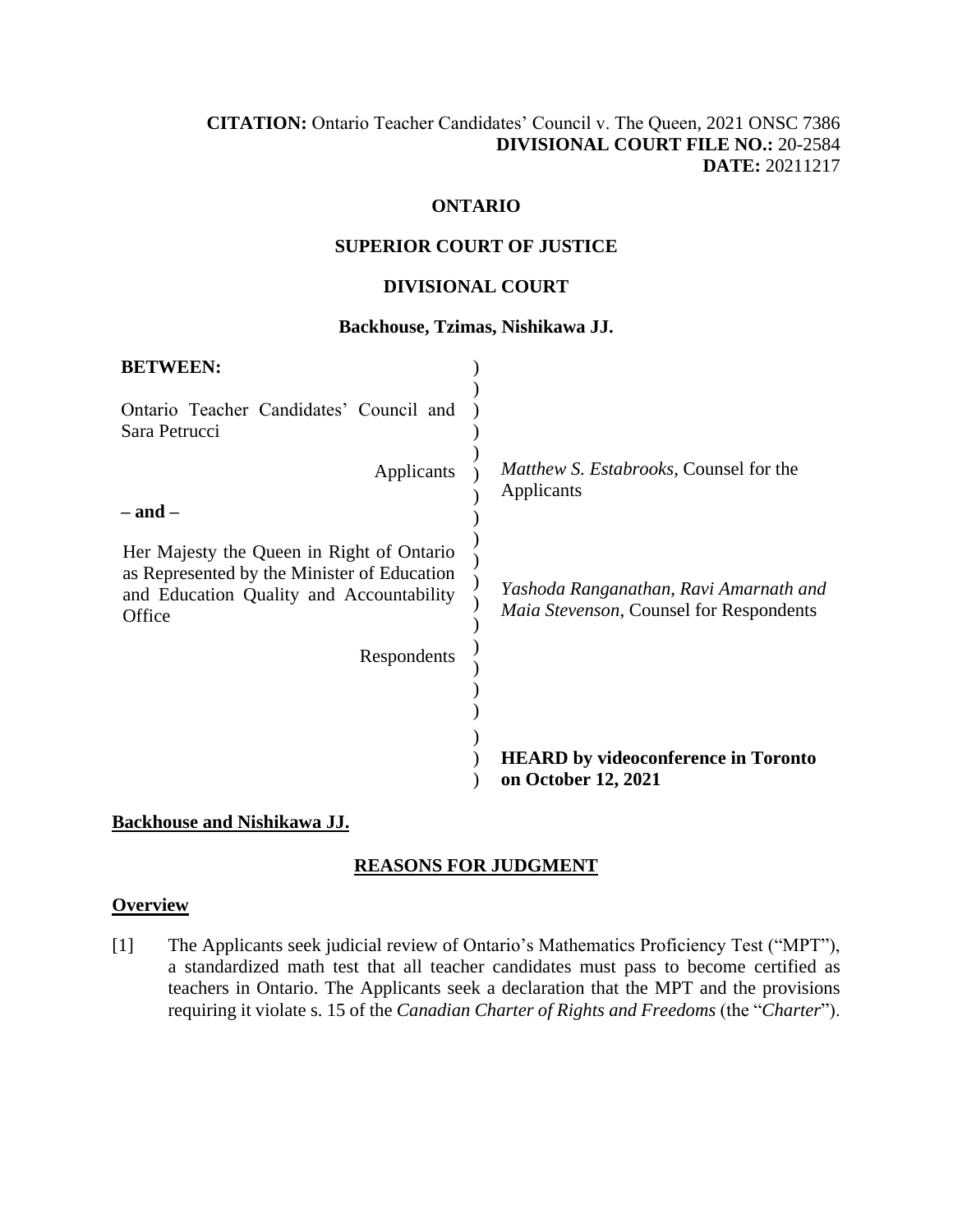- [2] The question on this application is whether the MPT has a disproportionate adverse impact on entry to the teaching profession for racialized teacher candidates and if so, whether it can be justified under s. 1 of the *Charter.*
- [3] The evidence points to significant disparities in success rates of standardized testing based on race, including statistical evidence of racial disparities with respect to the MPT specifically. The deleterious effect on diversity is somewhat ameliorated by subsequent attempts available to retake the MPT.
- [4] The MPT infringes s. 15 of the *Charter* and cannot be justified under s. 1*.* The Respondent has not discharged its burden of showing that the MPT minimally impairs the rights of racialized teacher candidates. There were reasonably available alternatives to the MPT that on their face appear to be less impairing and at least as effective in achieving the goal of improving student achievement in math. These include requiring a minimum number of hours of math instruction or a math course in B.Ed. programs, requiring an undergraduate math course as an admissions requirement for B.Ed. programs or waiting to see the effects of the other parts of the Respondent's four-year math strategy.
- [5] The Respondent's efforts to address equity issues related to the MPT do not meet the minimal impairment requirement where there are other options available that would not impair anyone's rights. Racialized teacher candidates who have been disproportionately unsuccessful on the MPT should not have to keep retaking the test. There is a cost to retaking the test in time and money for those who are least likely to be able to afford this and there is no undertaking that going forward, teacher candidates will not have to pay to retake the MPT.
- [6] There is an under-representation of racialized teachers in Ontario schools. Racialized students benefit from being taught by racialized teachers. The deleterious effects of the MPT on racialized teacher candidates who have been disproportionately unsuccessful on the test outweigh its benefits.
- [7] A declaration shall issue that the legislative provisions that created the MPT are of no force and effect.

# **Facts**

# **Teacher Certification in Ontario**

[8] In order to teach in a publicly-funded elementary or secondary school in Ontario, teachers must have a certificate of qualification from the Ontario College of Teachers (the "College"). The structure and responsibilities of the College are set out in the *Ontario College of Teachers Act ("OCTA")*. <sup>1</sup> The College has established academic, professional, language proficiency and professional suitability requirements for teacher certification.

<sup>1</sup> *Ontario College of Teachers Act*, *1996*, S.O. 1996, c. 12.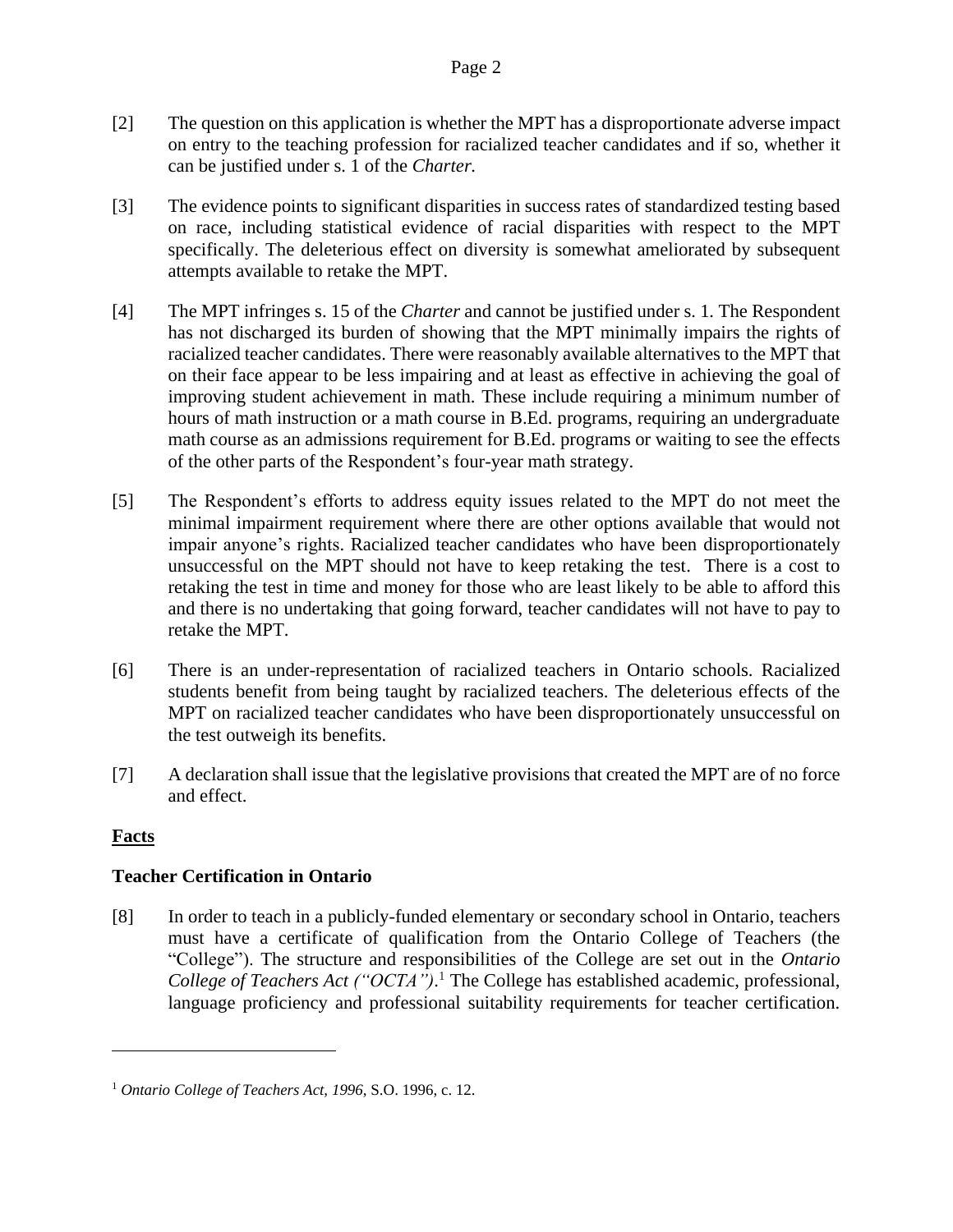These certification requirements are set out in the regulations promulgated under the *OCTA.*

[9] Subsection 18(1) of the *OCTA* sets out the conditions under which the Registrar of the College will issue a certificate of qualification. Paragraph  $18(1)(c)$  is a recent amendment and is the subject of the present challenge. Subsection 18(1) provides:

> 18 (1) The Registrar shall issue a certificate of qualification and registration to a person who,

- (a) applies for the certificate in accordance with the regulations;
- (b) fulfils the requirements specified in the regulations for the issuance of the certificate; and
- (c) successfully completes any prescribed examinations relating to proficiency in mathematics that are required for the issuance of the certificate.
- [10] For a typical teacher candidate, the path to certification as a teacher involves completing a three- or four-year undergraduate degree and then completing a two-year initial teacher education ("ITE") program. The typical ITE takes the form of a Bachelor of Education ("B.Ed.").
- [11] The Accreditation Committee of the College is responsible for accrediting ITE programs. The Accreditation Committee is created by s. 28 of O. Reg. 563/21, the *General* regulation under the *OCTA*. The regulation, *Accreditation of Teacher Education Programs*, O. Reg. 347/02, sets out the criteria that the Accreditation Committee will consider when accrediting an ITE. Section 9 of this regulation (along with Schedule 1) sets out the requirements that a teacher education program must fulfil in order to be accredited.
- [12] There are core program requirements for ITE programs but no common math education curriculum is required to be taught. Some faculties require their candidates to demonstrate math proficiency in order to complete their initial teacher education program, while others do not.
- [13] All certified teachers in Ontario may be assigned to teach math up to Grade 6. In order to be qualified to teach math beyond Grade 6, a teacher must have a certificate with qualifications in Intermediate Division Mathematics and/or Senior Division Mathematics. However, under s. 19 of *Operation of Schools – General*, R.R.O. 1990, Reg. 298, a principal may assign a teacher to teach in a division or subject not listed on their certificate by agreement of the teacher and principal and with the approval of a supervisory officer. Therefore, even a teacher without a qualification in Intermediate or Senior Division Mathematics can be asked to teach math in those divisions.
- [14] The Respondent's evidence is that due to the competitive nature of teaching positions, newly certified teachers may find that the only positions available to them are positions that require them to teach math, whether or not this was their intention. When few teaching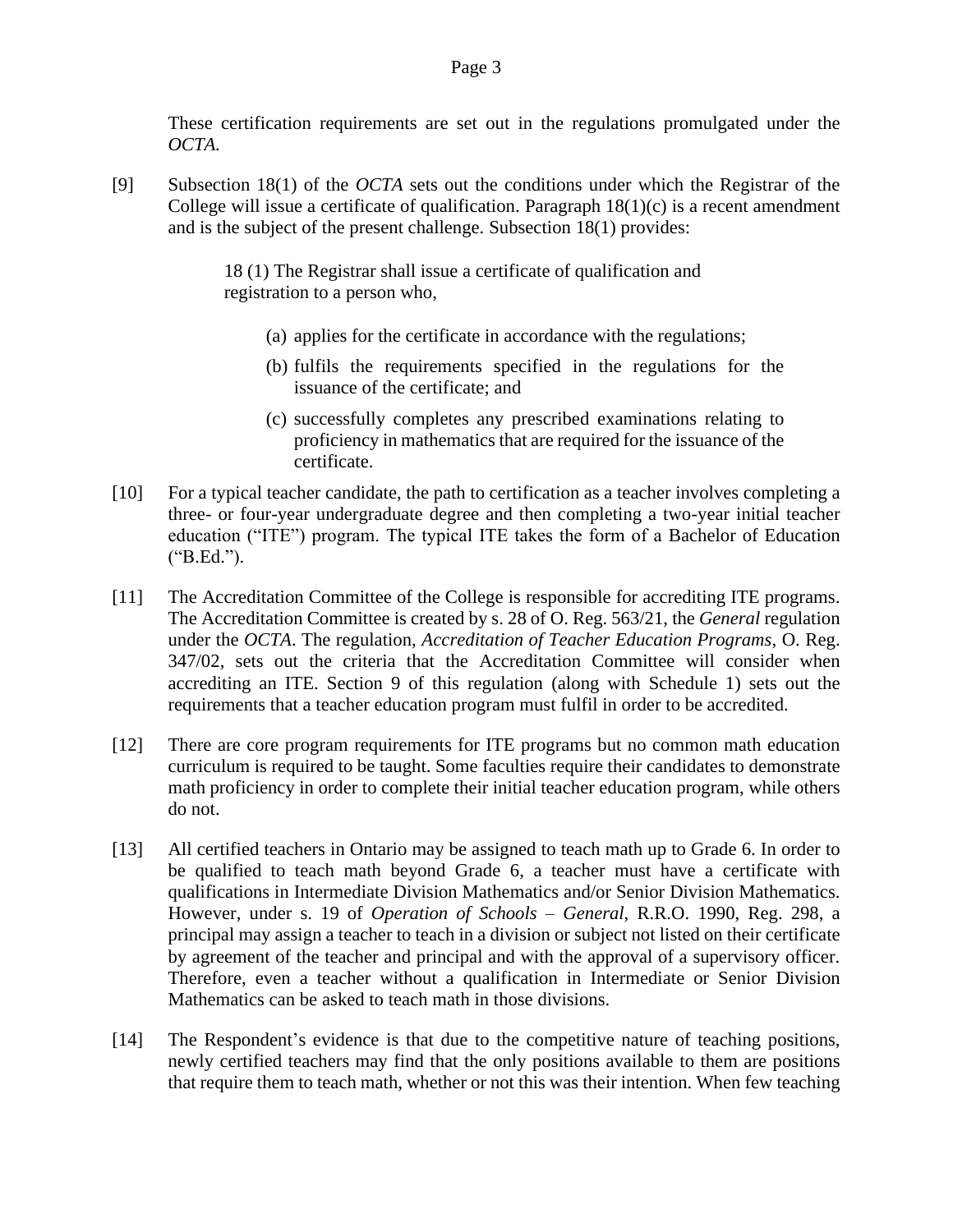positions are available, new teachers will often take positions outside of the subjects or divisions on their teaching certificate.

## **Student Math Scores in Ontario**

- [15] The Ontario Education Quality and Accountability Office ("EQAO") is a Crown agency charged with creating, administering and reporting on the province's literacy and mathematics standardized assessments. Starting in 2015, Ontario elementary students' mathematics scores – as measured by the EQAO – began to decline. From the 2015-16 school year to the 2018-19 school year, the percentage of students achieving at or above the provincial standard decreased from 63 percent to 58 percent for Grade 3 students and from 50 percent to 48 percent for Grade 6 students.
- [16] The Organization for Economic Co-operation and Development ("OECD") is an international organization of 30 countries including Canada that conducts periodic assessments of 15-year-olds throughout the OECD nations. These assessments, known as the "Programme for International Student Assessment" ("PISA"), are conducted every three years and focus on reading, mathematics and science. Ontario students continue to perform favourably in mathematics when compared to the rest of Canada and to the rest of the developed world. Ontario consistently performs in the top tier of OECD countries. Ontario's 2018 PISA mathematics score placed it  $13<sup>th</sup>$  among OECD countries, above the Canadian average and second only to Quebec among Canadian provinces. There has been a decline in PISA scores since 2003 but this aligns with a global decline in math scores during this time. Both the Canadian average score and the overall OECD average score declined by a similar amount during this period. Only Quebec's PISA math score has remained relatively constant since 2003.
- [17] In February 2017, the Ontario Ministry of Education conducted an opinion poll of Ontario parents to determine parents' attitudes toward the decline in EQAO mathematics test scores. The survey revealed that Ontario parents believed that "more focus on the basics and better trained teachers" was the measure most likely to improve Ontario elementary students' EQAO mathematics scores.

## **Bill 48**

- [18] On October 18, 2018, the Ontario government tabled Bill 48, the *Safe and Supportive Classrooms Act, 2018*. The portion of Bill 48 that is relevant to this application amended s. 18(1) of the *OCTA* to add a requirement that teacher candidates "successfully complete any prescribed examinations relating to proficiency in mathematics."
- [19] After Bill 48 passed and received Royal Assent on April 3, 2019, the Minister of Education filed two regulations on August 20, 2019. O. Reg. 272/19, *Objects of the Office,* under the *Education Quality and Accountability Office Act*, 1996, S.O. 1996, c. 11, adds developing and marking the MPT to the EQAO mandate. O. Reg. 271/19, *Proficiency in Mathematics*, under the *OCTA,* prescribed the math test that Bill 48 added to the requirements for teacher certification. O. Reg. 271/19 requires all teacher candidates who apply to the College for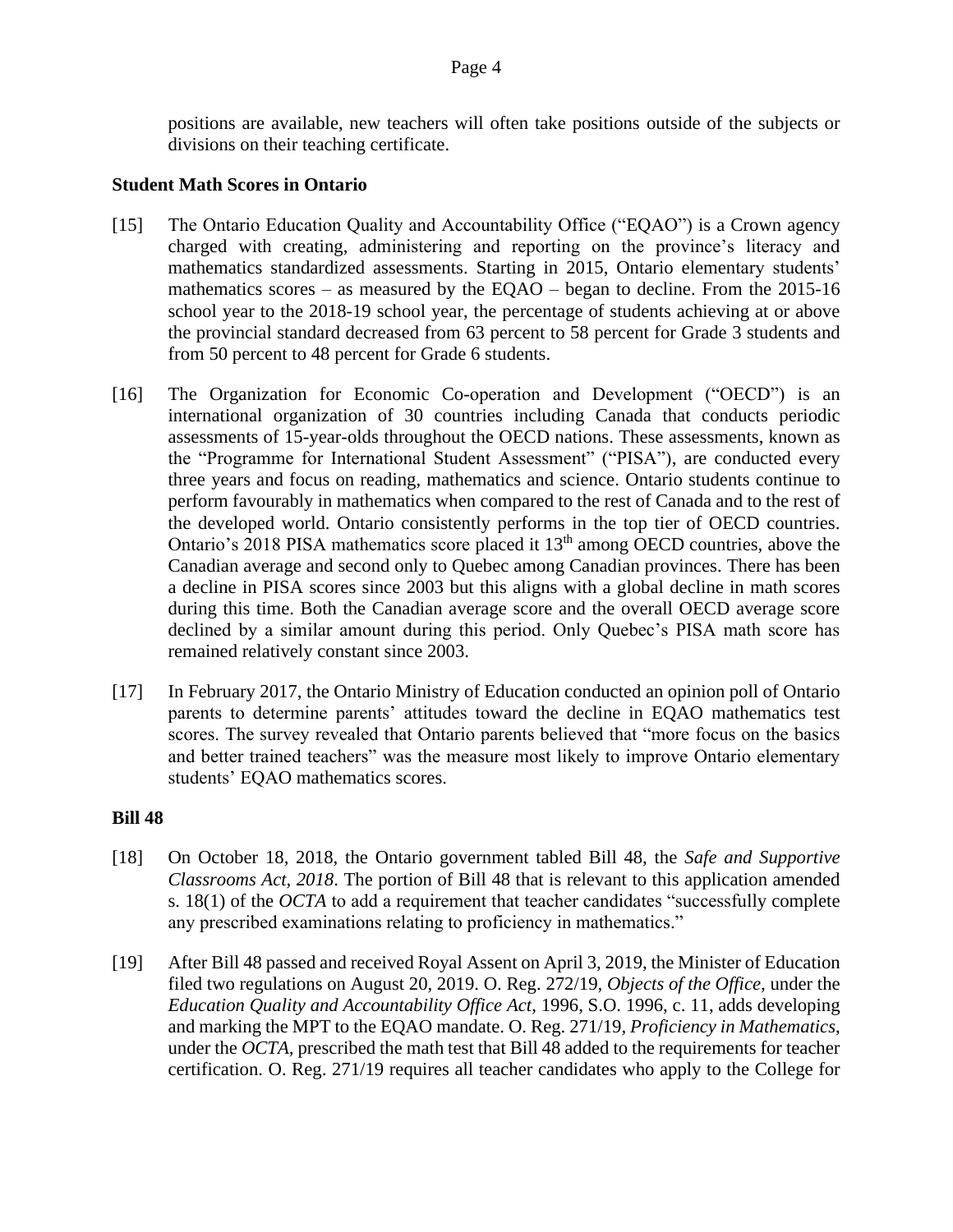certification after March 31, 2020 to pass the mathematics proficiency test described in s. 3 of the regulation. The regulation also requires the EQAO to develop the test.

## **Formation of the Ontario Teacher Candidates' Council**

[20] The Ontario Teachers Candidates' Council ("OTCC") was formed in response to the Ministry's introduction of the MPT. The OTCC is an organization made up of students in ITE programs across the province who are candidates for qualification by the College and who will be required to pass the MPT in order to be certified. The OTCC was established – with the help of the Ontario Teacher's Federation – to advocate for the interests of Ontario teacher candidates, with a particular focus on the MPT.

# **The Development of the MPT**

# *The EQAO Literature Review*

- [21] In response to this new mandate, the EQAO conducted a social science literature review on teacher licensure exams. This literature review was completed in August 2019 and arrived at the following conclusions:
	- (a) There is some positive correlation between teacher competency scores in mathematics and student outcomes, but this correlation is weak, with small effect sizes, and is not universal. Standardized test scores are much less related to student outcomes than are teacher certification (both general and subject-specific), teacher experience, and other contributors to teacher effectiveness.
	- (b) Increasing the quality and quantity of required mathematics courses at the preservice (ITE) level was one of the most helpful steps toward improving student outcomes. Research from the province of Quebec, where student math test scores are high relative to the rest of Canada, attributes that province's student achievement to "a uniquely strong emphasis on requiring trainee teachers to undertake more courses in both mathematics methodology and mathematics content."
	- (c) Standardized teacher testing has a serious impact on racial diversity within the teacher pool. Mandated assessments take the role of a biased barrier rather than a screen for quality. Multiple studies have found that people of colour have a significantly lower pass rate on common teacher competency tests compared to White applicants.
- [22] The EQAO Literature Review concluded that creating a restrictive pathway to becoming a teacher may cause more harm than good. The EQAO concluded that the research shows the fundamental goal of teacher licensure tests – to improve student learning – is often not met. The EQAO cautioned that current research did not support the widespread implementation of standardized teacher testing at this time, in part because of bias against marginalized groups.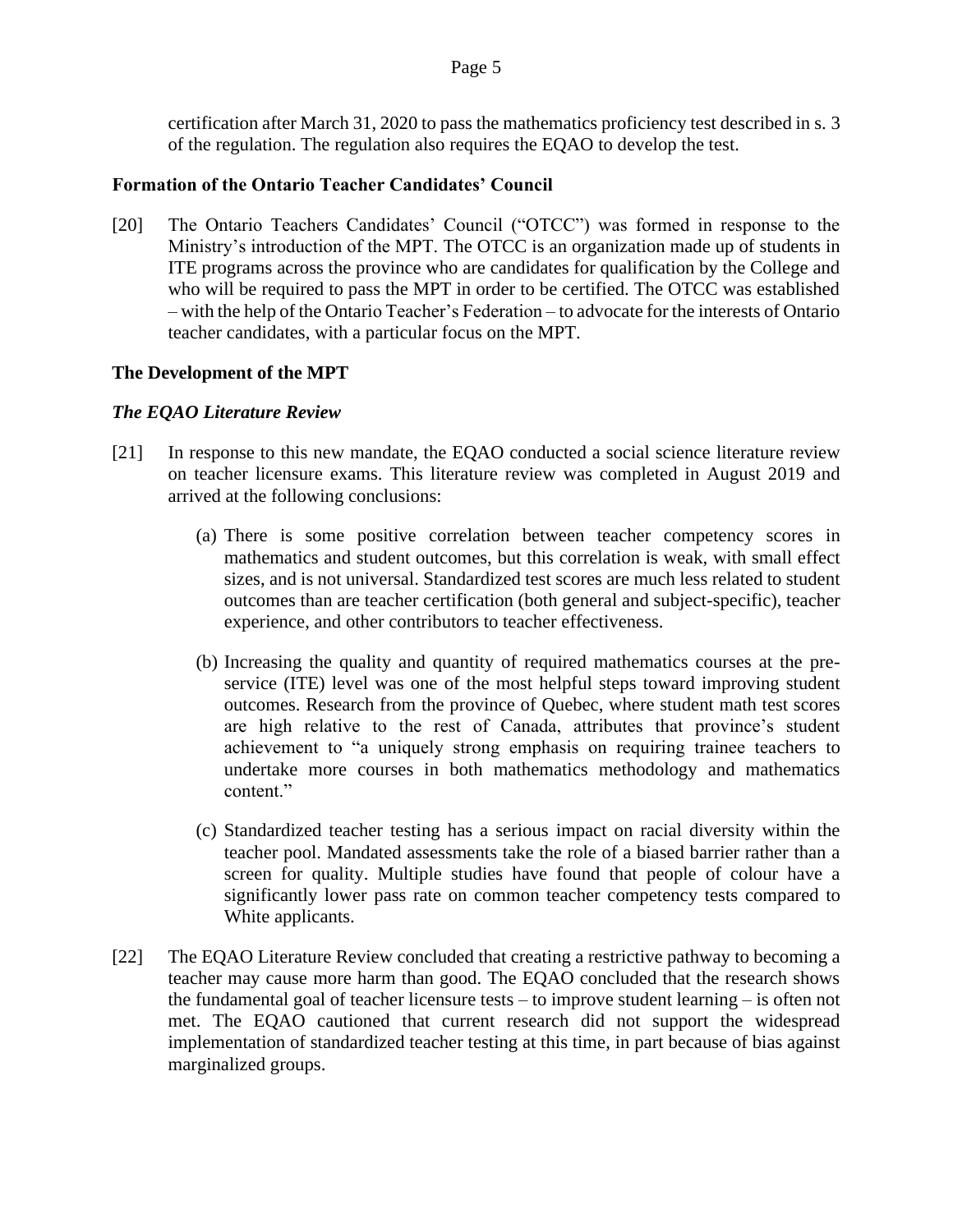# *Jurisdictional Scan*

[23] The Ministry conducted a jurisdictional scan to consider different options for strengthening teacher and student math skills. The jurisdictional scan revealed that various jurisdictions, including the United Kingdom, New Zealand, Australia, several states in the United States, Japan, Singapore and China, use a universal math test or a universal test with math components, as a pre-admission, graduation or teacher certification requirement.

# *Development of the Content of the MPT*

- [24] In the summer of 2019, the EQAO engaged a committee of math specialists from Faculties of Education in Ontario to aid in the development of an assessment "Blueprint" for the MPT. The EQAO relied on its bank of math questions used for Grade 3, 6, and 9 assessments in both French and English and created new questions based on Ministry policy documents for the pedagogy component.
- [25] The EQAO undertook a further review of the MPT questions in response to its Literature Review. Because the math questions were sourced from the pre-existing Grades 3, 6 and 9 EQAO math assessments, these questions had already gone through a first review against a rubric that factored in identity, social justice and equity issues. The EQAO also engaged a committee of external members of the College as well as internal EQAO staff to conduct a second review of all MPT questions for bias and sensitivity to equity issues. The test questions were reviewed to determine whether demographic indicators or knowledge of culturally specific information would predict reduced performance on questions.
- [26] Since September 2019, the EQAO has also been guided in the development of the MPT by a Governance Steering Committee (the "Steering Committee"). The Steering Committee consists of representatives from various organizations, including the College, the EQAO, the Ontario Association of Deans of Education, the Independent Ontario Deans of Education, the Council of Ontario Universities, and the Ministry of Education.
- [27] To date, the Steering Committee has aided in making substantive changes and recommendations regarding exemptions to the MPT that have been adopted by the Ministry such as amending the MPT to test up to Grade 9 math (as opposed to Grade 11 math) and creating an exemption for applicants who are entitled to become teachers of Native Languages.

# *The MPT Field Test*

[28] The MPT assesses teacher candidates for a wide range of foundational math skills common throughout Grades 3 to 9. It is designed as a two-hour test but teacher candidates are given three hours to write it. It has 75 multiple choice questions,<sup>2</sup> with a mathematics content component (70 percent) and a pedagogy component (30 percent).

<sup>&</sup>lt;sup>2</sup> Four questions are for trial/testing purposes (i.e. only 71 questions count).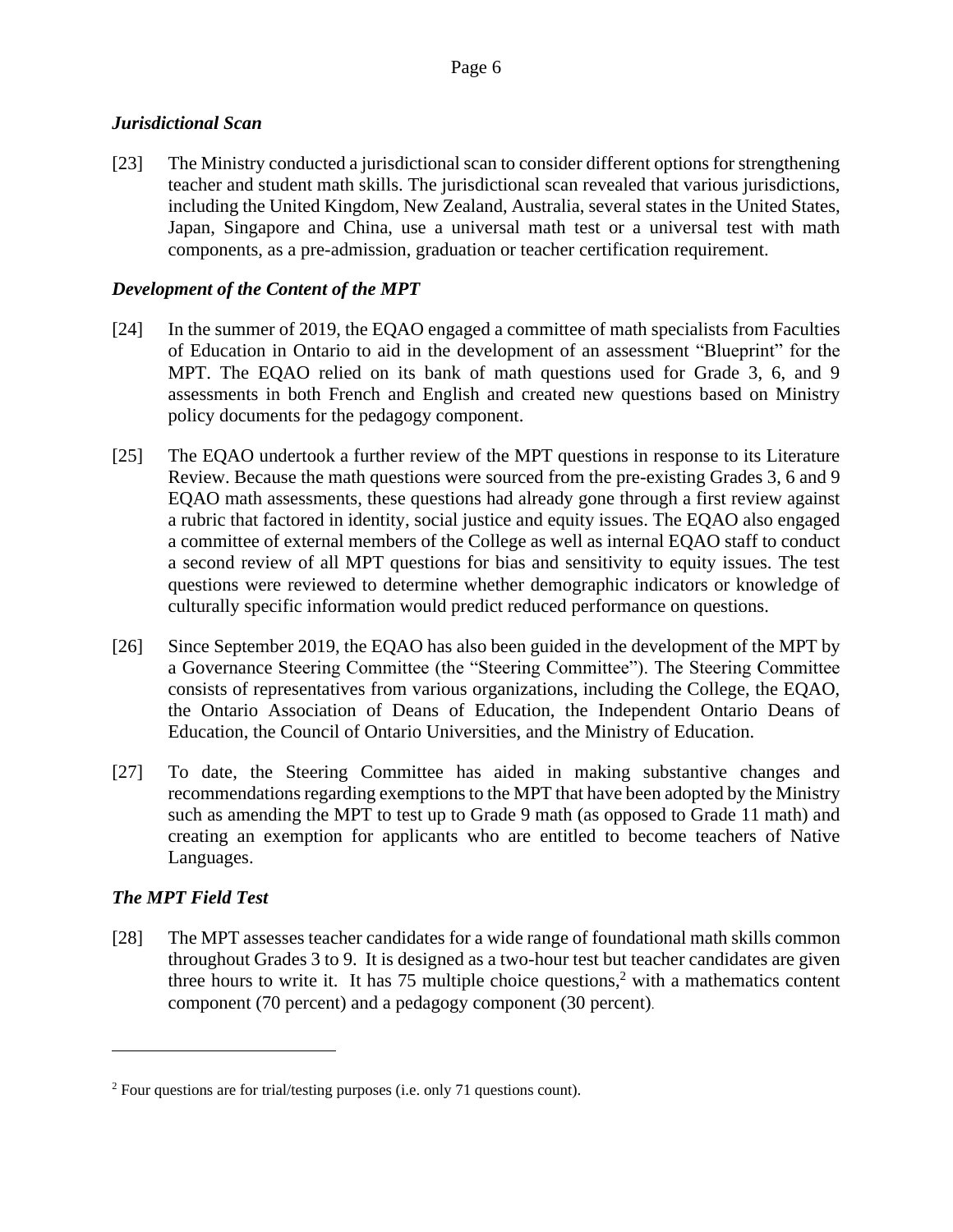- [29] The EQAO led a field test between February 18 and March 7, 2020 to monitor, assess, and refine the implementation of the MPT before it was launched. A total of 4,065 applicants participated in the field test, with 81 percent successfully completing the MPT. The field test allowed the EQAO to test MPT items with the applicant population and collect data to establish items as valid and defensible.
- [30] As a result of data gathered from the field test, the EQAO revised both the substantive content of the MPT as well as how it tracked demographic data.
- [31] Prior to and following the field test, all items were reviewed for bias and sensitivity and to determine whether demographic indicators would predict reduced performance. The EQAO also developed a demographic questionnaire to actively monitor the results on specific test items for equity-seeking groups and to revise the MPT accordingly. After field testing the demographic questionnaire itself, the EQAO revised it to better align with Ontario's Race-based Data Collection Framework and Anti-Racism Data Standards.

#### Significant Disparities in Success Rates

- [32] The EQAO collected demographic information about Field Test takers through the voluntary demographic questionnaire which revealed significant disparities in success rates based on test-takers' race, language and disabilities.
- [33] In particular, the Field Test demographic data showed that non-White candidates writing in French were only successful 55 percent of the time, whereas White candidates writing in French were successful 84 percent of the time. Candidates who identified as belonging to non-White ethno-racial groups (such as African, Indigenous, Latino and Middle Eastern) failed at a significantly higher rate than White candidates. Candidates who indicated they had a cognitive disability failed the Field Test at over twice the rate of candidates without a disability.

## *The First Administration of the MPT*

- [34] After field testing, the Ministry began administering the official MPT on May 10, 2021. Similar to the Field Test, candidates who write the MPT are asked to complete a voluntary demographic questionnaire. Data gathered from this demographic questionnaire continues to show disparities in results based on race/ethnicity and language.
- [35] The demographic data from the First Administration of the MPT between May 10 and June 26, 2021 continues to show that success rates differ significantly across race categories. Candidates who identify as Indigenous and Black have success rates that are 20 percentage points lower than those of White candidates. French-speaking candidates have a significantly lower success rate than English-speaking candidates. Candidates who speak a language other than English or French ("Allophones") have an even lower rate of success. Allophones continue to perform poorly on subsequent attempts to write the MPT. The majority of the French-speaking candidates who were not successful on the MPT were unsuccessful on the pedagogy component of the MPT.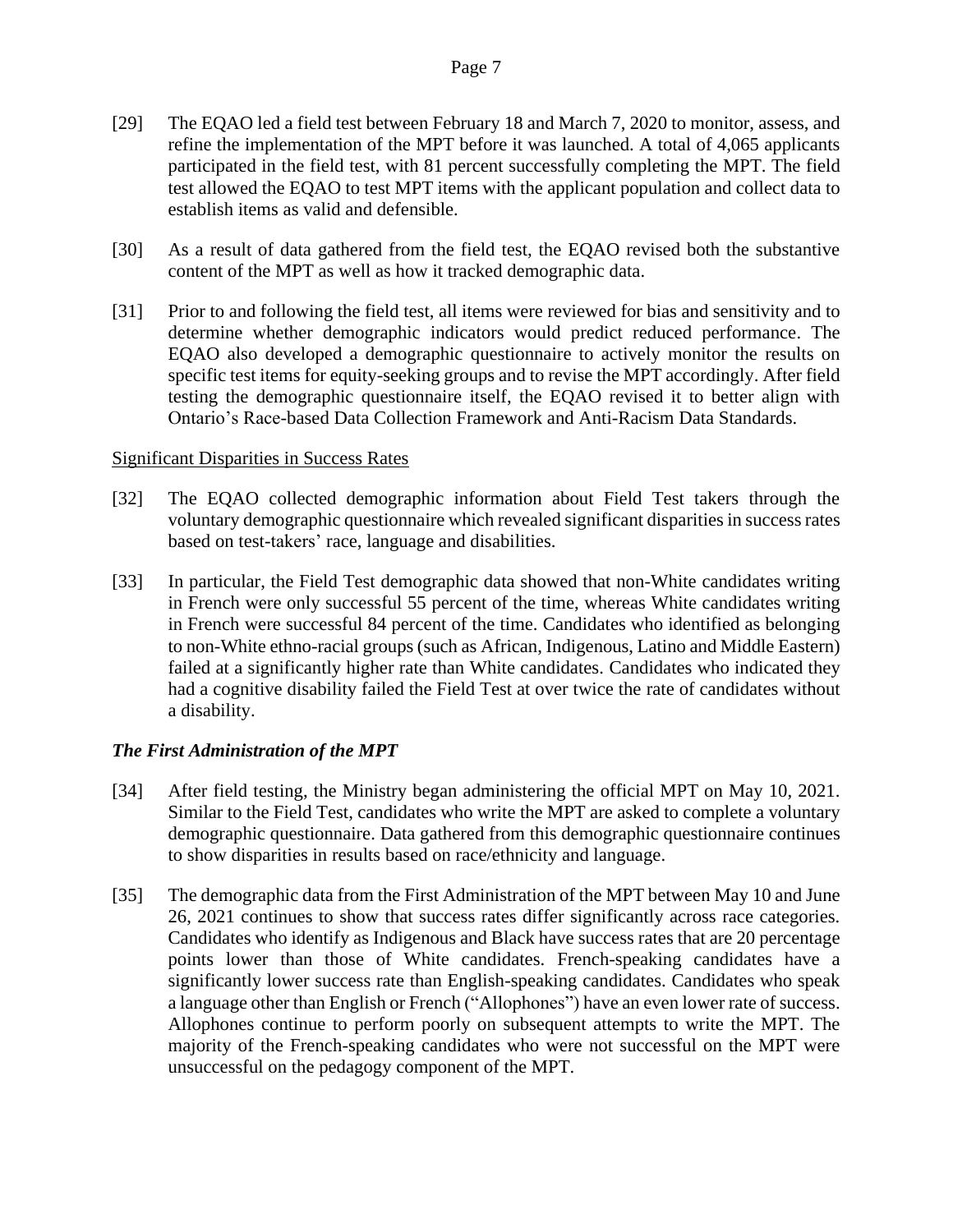- [36] All individuals who do not pass the MPT can retake the test an unlimited number of times. As of January 1, 2022, there will continue to be no fee for first attempts of the MPT, but there will be a fee (of an amount yet to be determined) for subsequent attempts.
- [37] The first window of the MPT in 2021 started on May 10, 2021. The second window in 2021 runs from September 27 to December 11.
- [38] There is a dispute between the parties about whether there is a process to monitor the equity effects of the MPT. The Applicants point to the advance warnings from the EQAO about bias against marginalized groups in standardized teachers' tests and the fact that nothing has been done since the Field Test to address the disparity in results. Ontario relies upon any disparity in success rates of equity-seeking groups being attenuated by their success on subsequent attempts. It further refers to building upon initiatives to date by working to hire an equity expert to review all policies, practices, procedures and activities of the EQAO, including the MPT, from an equity, diversity, inclusion and anti-racism perspective.

## **Other Aspects of Ontario's Four-Year Math Strategy**

- [39] The imposition of the MPT was part of the Respondent's four-year math strategy to ensure students and educators have the math skills and resources to succeed, which includes:
	- Providing over \$40 million in funding per year so that all school boards in the province can hire math-learning leads to coordinate and support board and school level improvement efforts. This includes investments in training and coaching in over 700 targeted elementary and secondary schools;
	- Providing \$8 million towards expanding Summer Learning Programs in mathematics for students in the summers of 2019 and 2020;
	- Providing over \$4 million per year towards expanding online tutoring programs for students;
	- Ensuring new teachers entering the profession have the skills to teach math, and involve math in their teaching where appropriate, through providing supports for teacher candidates (e.g. through the Ministry's Professional Development Program for Teacher Candidates), supports for new teachers (e.g. through the New Teacher Induction Program), and investments in professional development for educators dealing with math proficiency;
	- Contributing \$4 million per year to subsidize Additional Qualification math courses for teachers, which will further build skills and confidence for educators at the front of the classroom;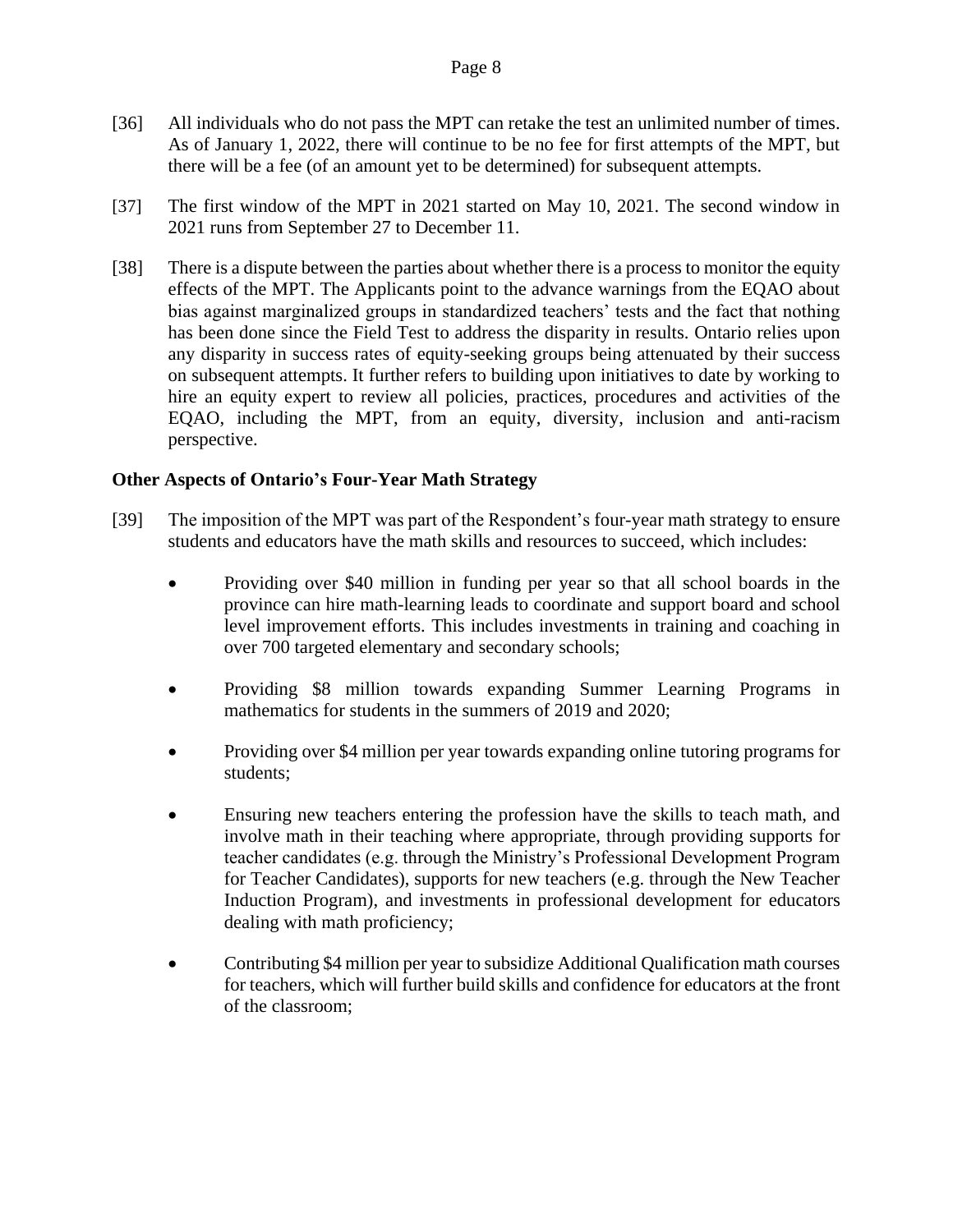- Contributing over \$2 million to support a pilot program focused on early interventions in math education for students with special education needs in grades 4- 6 in 2021-22; and
- Providing \$325,000 to continue the Math Knowledge Network in 2021-22.

# **The Respondent's Explanation for Rejecting Other Options**

[40] The Respondent's evidence is that it considered imposing a math test as an admission requirement for B.Ed. programs or a requirement of a stand-alone course in mathematics as part of the B.Ed. program. These options were rejected on the basis that they would interfere with the independence and flexibility of Faculties of Education, which have their own governance structures and set their own program and admission requirements.

## **Expert Evidence on the Application**

# *Evidence of Dr. Reid*

- [41] The Applicants proffered the expert opinion of Dr. Mary Reid, a professor at the Ontario Institute for Studies in Education whose doctoral thesis was on mathematics teacher efficacy and pedagogy.<sup>3</sup> Her report addresses two questions: (1) is the MPT likely to result in fewer minorities and people of colour being certified as teachers in Ontario; and (2) is the MPT likely to accomplish its stated goal of improving student math scores?
- [42] Dr. Reid's report describes how the literature she reviewed overwhelmingly concludes that high stakes teacher testing has detrimental effects on racial diversity within the teaching population. She concluded that "it is highly probable that Ontario's MPT will have a similar negative impact on diversification efforts, resulting in minorities and people of colour being treated differentially due to the barriers that the MPT will impose."
- [43] On the second question, Dr. Reid concluded that "the literature demonstrates little connection between teacher testing and teacher quality." There is empirical data that points to an association between teacher test scores and student performance, but that association is limited and does not demonstrate a causal relationship between teacher test scores and student test scores. Dr. Reid raises the following question: if testing teachers were to improve student math scores, then why have the U.S. and U.K., with the most prevalent teacher testing policies, not achieved greater results than Ontario?

# *Evidence of Dr. Kajander*

[44] The Respondent proffered the expert evidence of Dr. Kajander, an expert in math pedagogy who deposes that there is a correlation between teacher competence and confidence in math and student performance. She testified on cross-examination that it is highly desirable to offer more mathematics content in a B.Ed. program because the additional support in terms

<sup>&</sup>lt;sup>3</sup> Dr. Reid also worked for the EQAO as a contractor and developed the blueprint and sample questions for the MPT.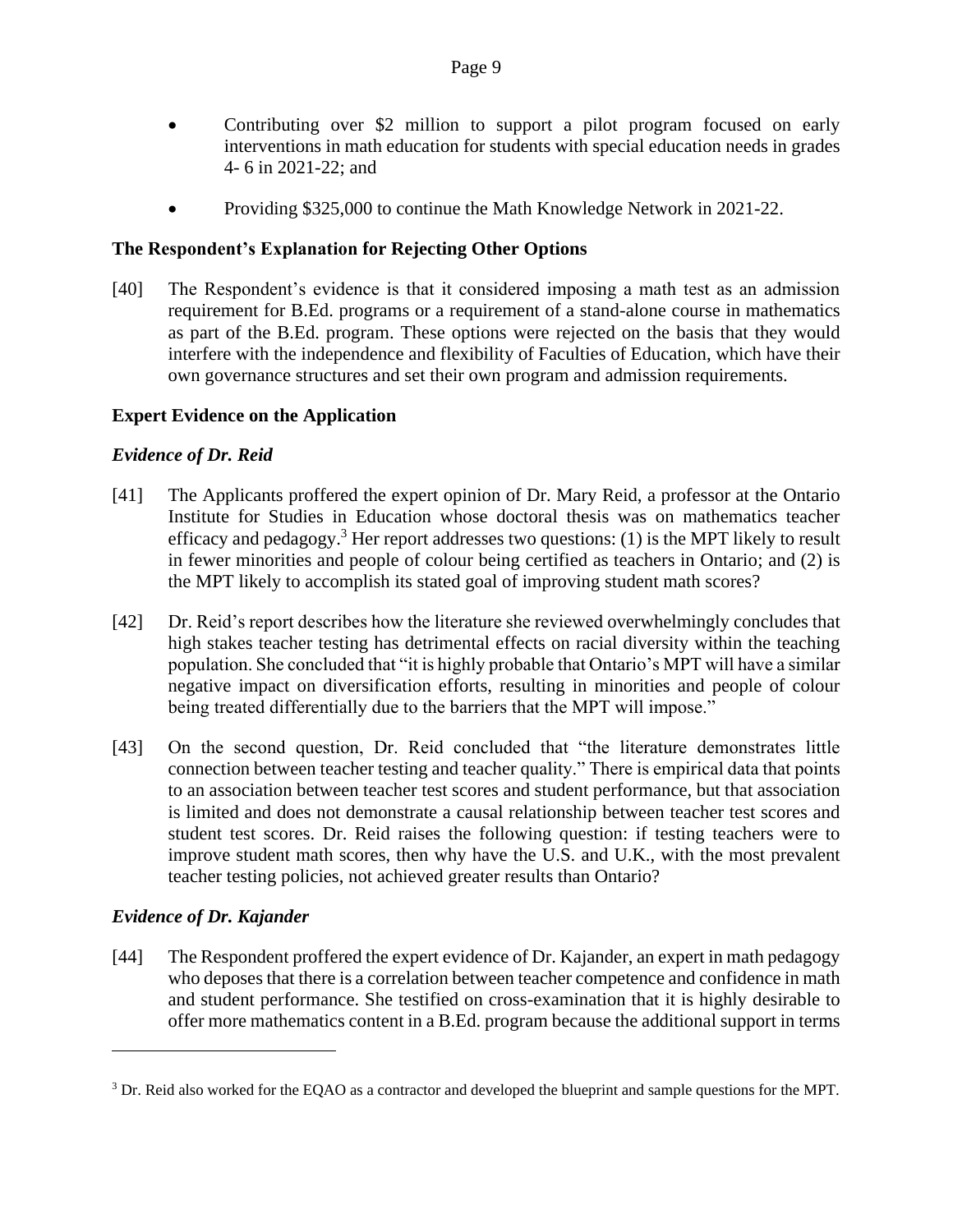of education and training is the real key to improving teachers' math competence. Dr. Kajander notes that not all universities had or have math courses. She deposes that a key benefit of the MPT is that it encourages math-avoidant teacher candidates to sign up for a mathematics course, whereas they would simply avoid taking math courses altogether if there were not a "bar" at the end of the teacher certification process.

[45] While supporting the MPT, Dr. Kajander states that she is one of a group of mathematics education researchers who, based on their research and experience, have agreed upon the need for consistent minimum mathematics requirements in university faculties of education, without which faculties of education and math-avoidant students will not be motivated to engage in courses that improve mathematics proficiency.

## Fields Brief Recommendations, 2013

- [46] Dr. Kajander, along with faculty members in mathematics and mathematicians across Ontario, undertook a study of countries that achieve high standards in mathematics and made recommendations in 2013 for best practices in Ontario's B.Ed. programs in what is referred to as the Fields Brief. The recommendations were aimed at ensuring that teachers have the requisite mathematical understanding to be effective in the classroom. This included requiring a minimum number of hours of math instruction in B.Ed. programs and requiring all entrants to B.Ed. programs to have at least one undergraduate math course. The Fields Brief did not recommend implementing a standardized math licensing test.
- [47] The Respondent submits that the recommendations of Dr. Kajander and the other authors of the Fields Brief are irrelevant to the issue of whether a governmental licensure exam should exist because they were directed to Faculties of Education as measures to improve math education within B.Ed. programs.

# *Evidence of Dr. Vigdor*

[48] The Respondent also relies on the evidence of Dr. Jacob Vigdor, an expert in determining the statistical impact of education policy interventions on student achievement. His opinion is that there is a statistically significant positive relationship between teacher licensure test scores and student achievement, particularly in the field of mathematics. However, Dr. Vigdor acknowledges that the effect of this positive association is smaller than other factors such as teacher experience or pedagogical approach.

## **Issues**

- [49] This application raises the following issues:
	- 1. Does the MPT infringe s. 15 of the *Charter*?
		- (a) Does the MPT have a disproportionate adverse impact on entry to the teaching profession for racialized teacher candidates?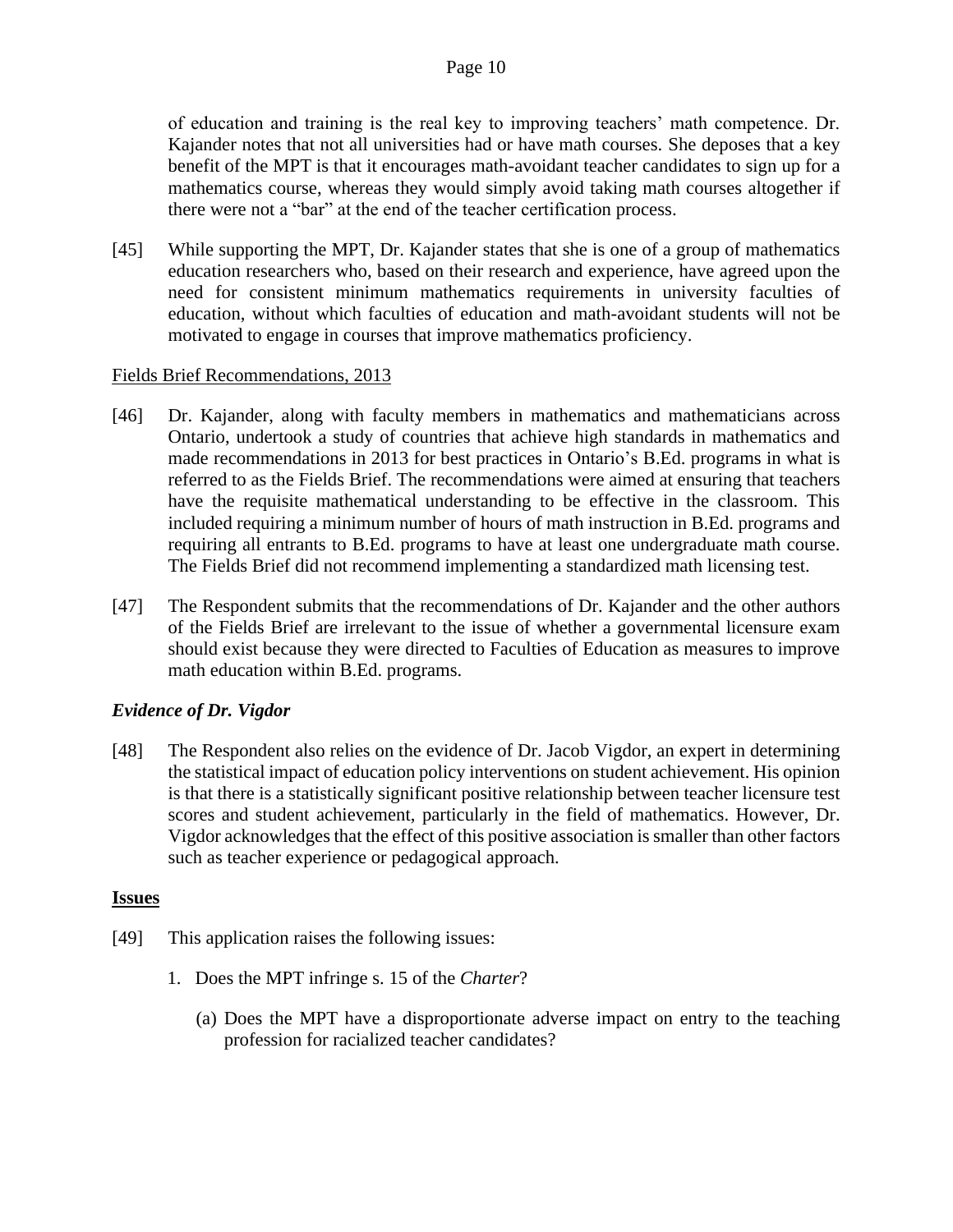#### Page 11

- (b) Does the MPT impose burdens or deny benefits in a manner that has the effect of reinforcing, exacerbating or perpetuating disadvantage?
- 2. Is the MPT a reasonable limit under s. 1 of the *Charter*?
	- (a) Does the MPT further a pressing and substantial objective?
	- (b) Is there proportionality between that goal and the means used to achieve it?
		- (i) Is the MPT rationally connected to the objective?
		- (ii) Does the MPT minimally impair the rights of racialized teacher candidates?
		- (iii) Do the benefits of the MPT outweigh any deleterious effects?
- 3. Does the Respondent owe the Applicants a duty of procedural fairness? If so, has the duty of procedural fairness been breached?
- 4. What is the appropriate remedy?
- 5. Is this an appropriate case to award special costs?

## **Law and Analysis**

#### **Standard of Review**

- [50] Pursuant to the Supreme Court's decision in *Canada (Minister of Immigration and Citizenship) v. Vavilov,* 2019 SCC 65, [2019] S.C.J. No. 65, constitutional questions are reviewed on a standard of correctness: at para. 55.
- [51] There is no standard of review applicable to questions of procedural fairness. Rather, the reviewing court is to determine whether the rules of procedural fairness were adhered to.

## **Does the MPT Infringe Section 15 of the** *Charter***?**

## *The Parties' Positions*

- [52] The Applicants' position is that the MPT has an adverse impact on teacher candidates from racialized groups and perpetuates the historic disadvantage racialized individuals have experienced in the Ontario education system. They rely on the demographic data from the Field Test and First Administration of the MPT, which show statistically significant differences in success rate based on race. These results are consistent with the academic literature on teacher licensure tests and their negative impacts on diversity.
- [53] The Respondent submits that there is no evidence of a distinction and that the record does not support the allegation that the MPT negatively impacts entry into the profession. The Respondent submits that the MPT does not prevent racialized teacher candidates from becoming teachers because they can take the MPT an unlimited number of times. While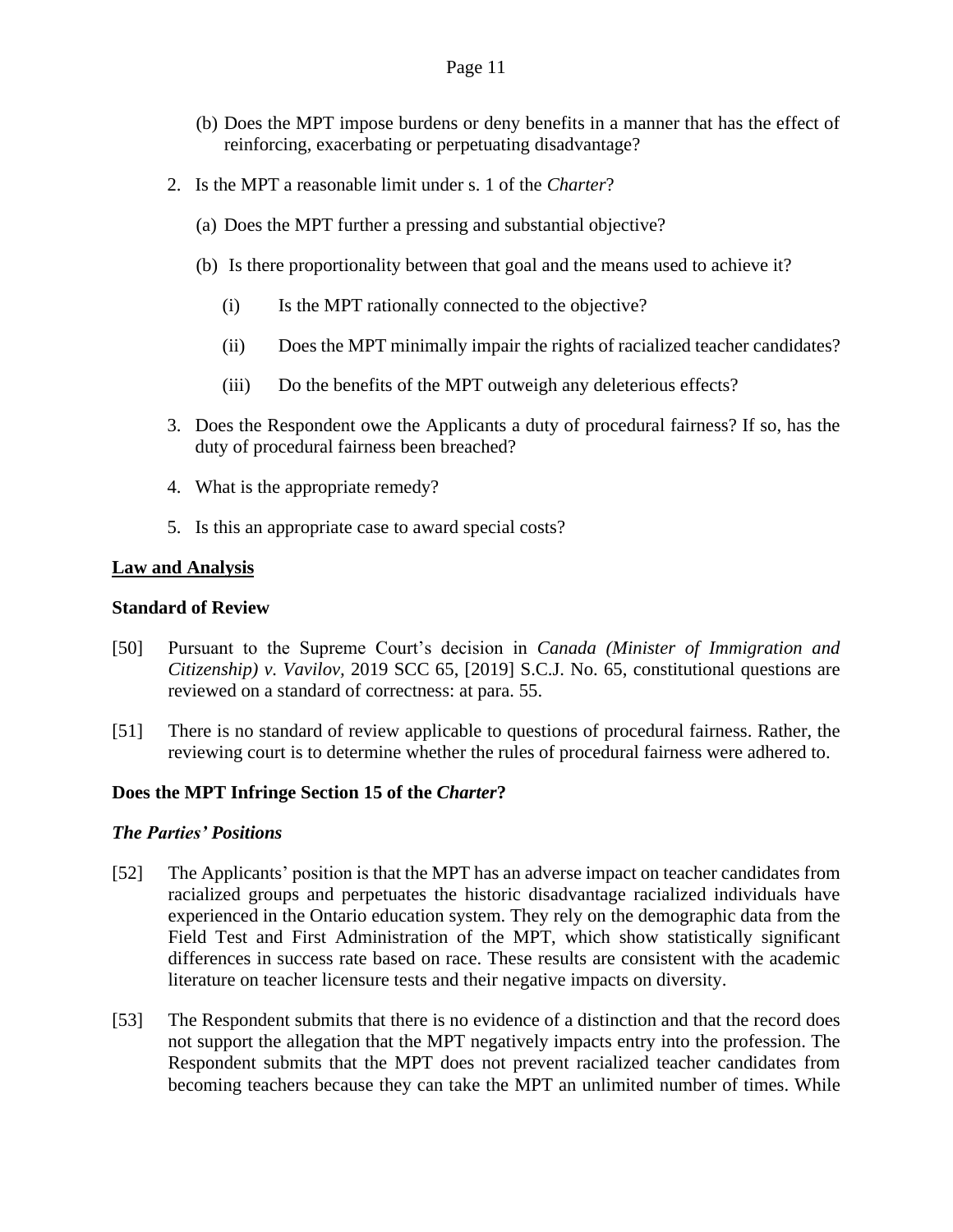racialized teacher candidates may have a lower pass rate than other candidates on their first attempt at the MPT, Ontario maintains that there is no disproportionate burden because those who do not pass on their first attempt are highly likely to pass on a subsequent attempt.

[54] The Respondent further submits that it is not discriminatory to require teacher candidates to show competency in Grade 3 to 9 math, as this competence is important to their ability to carry out their professional responsibilities.

# *The Applicable Principles*

[55] Section 15 of the *Charter* provides:

15(1) Every individual is equal before and under the law and has the right to the equal protection and equal benefit of the law without discrimination and, in particular, without discrimination based on race, national or ethnic origin, colour, religion, sex, age or mental or physical disability.

- [56] To show a *prima facie* breach of s. 15, the Applicants must show that the law or state action: (i) on its face or in its impact creates a distinction based on enumerated or analogous grounds; and (ii) imposes burdens or denies benefits in a manner that has the effect of reinforcing, exacerbating or perpetuating disadvantage. Once a *prima facie* violation of s. 15(1) is made out, the onus shifts to the Respondent to establish that the violation is justified pursuant to s. 1: *Fraser v. Canada (Attorney General),* 2020 SCC 28, [2020] S.C.J. No. 28, at para. 27.
- [57] In *Fraser*, the Supreme Court of Canada confirmed that s. 15 protects against adverse impact discrimination, which occurs when neutral laws have a disproportionate impact on members of enumerated or analogous groups. Abella J., writing for the majority, identified the principles from the equality jurisprudence under s. 15 and under both U.K. and U.S. case law. It is helpful to summarize those principles here:
	- Whether the legislature intended to create a disparate impact is irrelevant;
	- If claimants successfully demonstrate that a law has a disproportionate impact on members of a protected group, they need not independently prove that the protected characteristic "caused" the disproportionate impact;
	- It is also unnecessary to inquire into whether the law itself was responsible for creating the background social or physical barriers which made a particular rule, requirement or criterion disadvantageous for the claimant group; and
	- Claimants need not show that the criteria, characteristics or other factors used in the impugned law affect all members of a protected group in the same way.

*Fraser*, at paras. 69-72.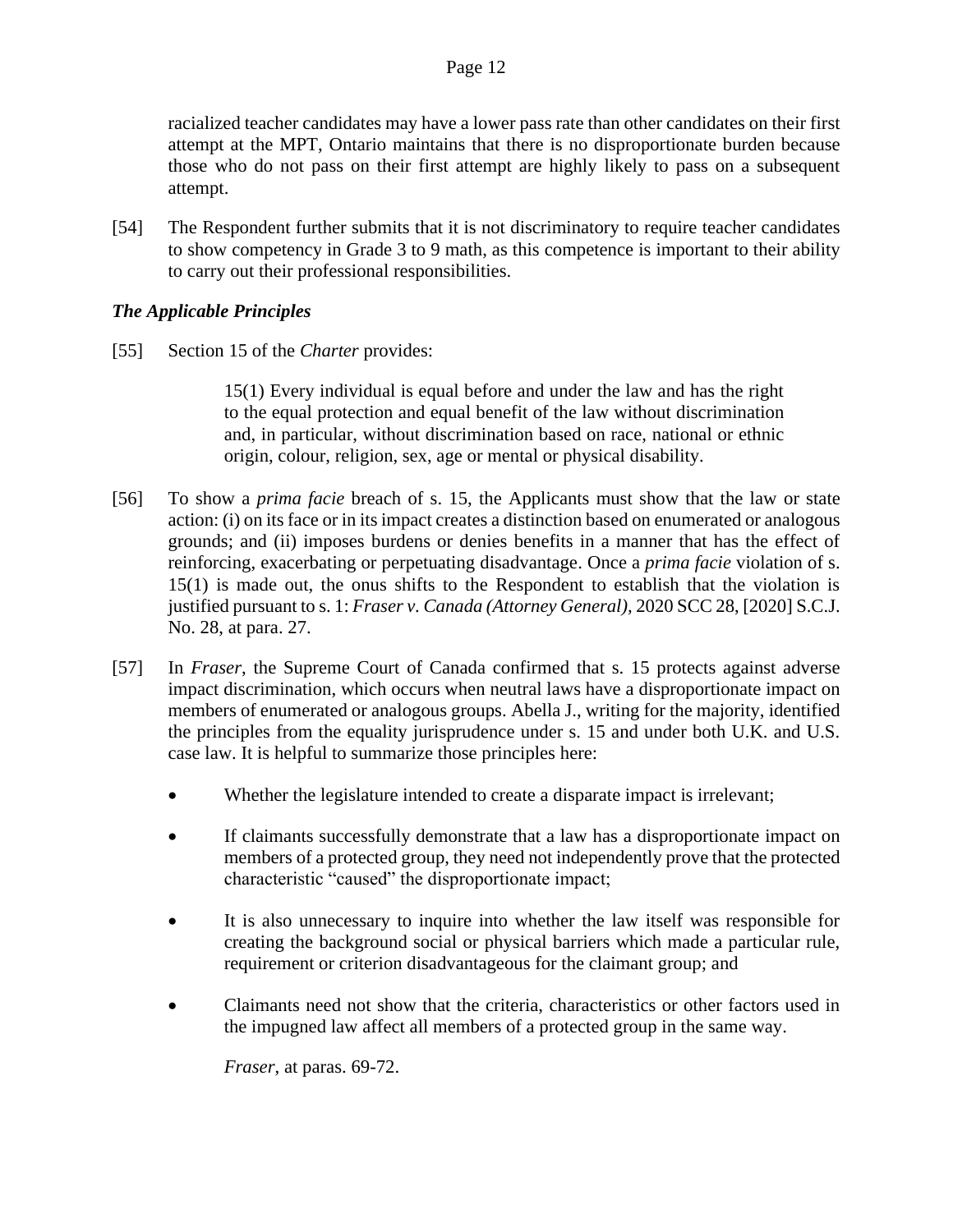- [58] On the second part of the test, there is no "rigid template" of factors relevant to the inquiry into whether the law has the effect of reinforcing, perpetuating or exacerbating disadvantage: *Fraser*, at para. 76, citing *Quebec (Attorney General) v. A*, 2013 SCC 5, [2013] 1 S.C.R. 61, at para. 331. The harm may include economic exclusion or disadvantage, social exclusion, psychological harms, physical harms or political exclusion and must be viewed in light of any systemic or historical disadvantages faced by the claimant group: *Fraser*, at para. 76.
- [59] Abella J. went on to find that "[p]erpetuation of disadvantage does not become less serious under s. 15(1) because it was relevant to a legitimate state objective": *Fraser*, at para. 79. The test for a *prima facie* breach of s. 15(1) is concerned with the discriminatory impact of legislation on disadvantaged groups. The question of whether the distinction is justified is "an inquiry properly left to s. 1": *Fraser*, at para. 79.
- [60] In *Fraser*, the majority of the Supreme Court provided guidance as to the type of evidence that would be helpful in proving a disproportionate impact on members of a protected group. The two types of evidence are: (i) evidence about the circumstances of the claimant group; and (ii) evidence about the results produced by the challenged law: *Fraser*, at para. 56.
- [61] On the first type, evidence about the physical, social, cultural or other barriers faced by the claimant group will be helpful to provide the court with the full context of the claimant group's situation. The evidence may come from the claimant, expert witnesses, or through judicial notice and would show that membership in a certain group is associated with characteristics that have disadvantaged group members: *Fraser*, at para. 57.
- [62] In terms of evidence about the results produced by the challenged law or state action, courts will benefit from evidence about the outcomes produced by the impugned law or policy. This may include statistical evidence which is helpful to establishing "a disparate pattern of exclusion or harm that is statistically significant and not simply the result of chance": *Fraser*, at para. 59. There is, however, no universal measure for what level of statistical disparity is necessary to demonstrate disproportionate impact and the court should not craft rigid rules on this issue: *Fraser*, at para. 59.
- [63] Ideally, evidence of both group circumstances and statistics would be provided. However, both are not necessarily required. The majority nonetheless cautioned that evidence of group circumstances alone could amount to no more than a "web of instinct" if too far removed from the institution, community or other circumstances subject to the discrimination claim: *Fraser*, at para. 60.

# *Does the MPT Have an Adverse Impact on Entry to the Profession for Racialized Candidates?*

## Circumstances of the claimant group

[64] The education system in Ontario has historically imposed disadvantages on Black and Indigenous students. The detrimental and lasting effects of the residential school system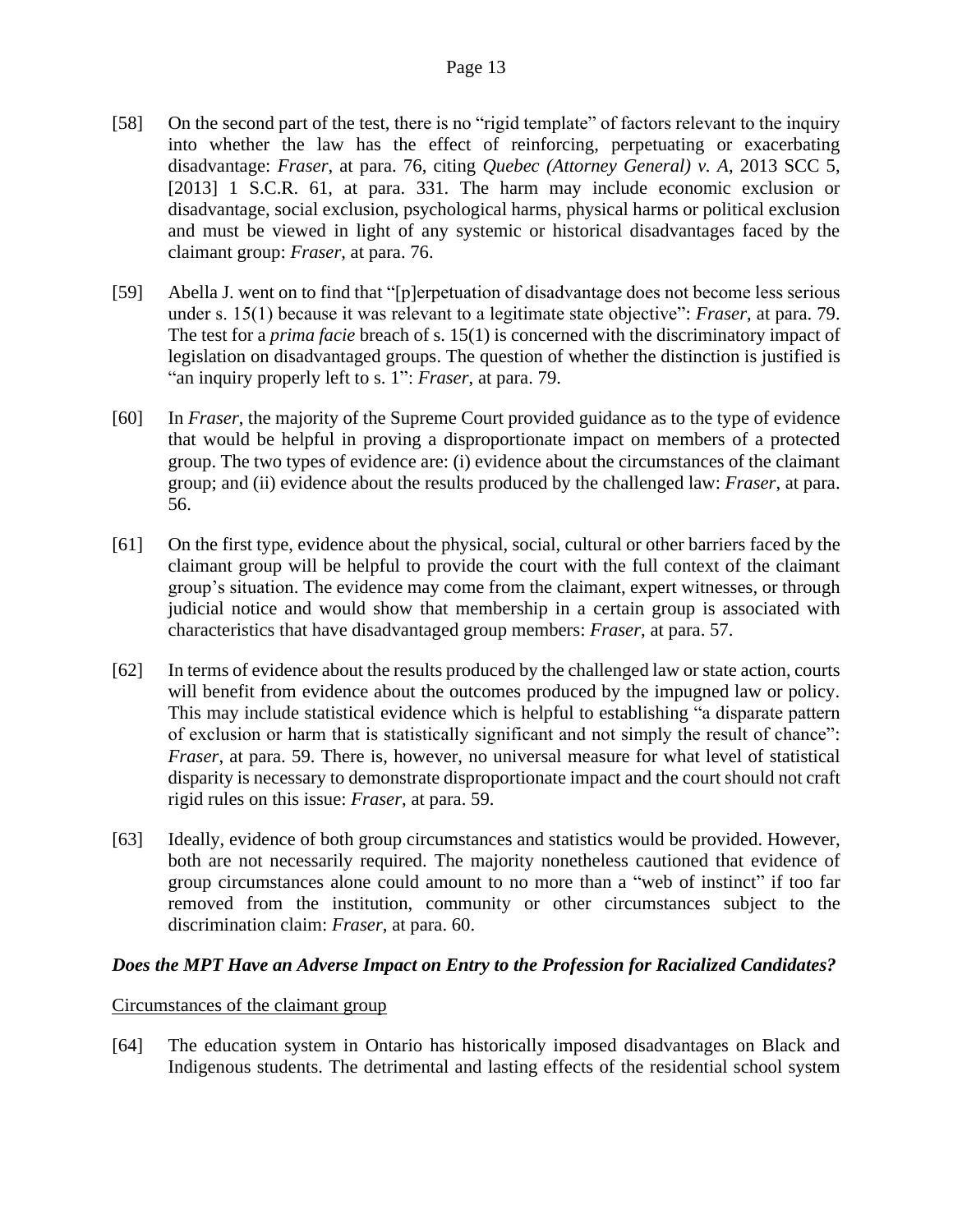on the province's Indigenous peoples is well-documented. In addition, the *Common School Act* of 1850 established segregated schools for Black children.

- [65] Recent studies support that Black and Indigenous students continue to face adverse circumstances in the education system. Black and Indigenous students tend to be overrepresented in less challenging, basic and general level courses, and under-represented in advanced courses. Consequently, Black and Indigenous students are under-represented in post-secondary institutions in Ontario. A recent review of the Peel District School Board identified widespread anti-Black racism throughout schools in the Board. For example, Black students are more likely to be disciplined than other students.
- [66] In respect of internationally-trained teachers, a 2006 study commissioned by the College found that their job prospects are significantly hampered, despite having passed the province's licensing requirements. Internationally-trained teachers are ten times more likely than Canadian-trained teachers to be unemployed because they could not find a teaching job and three times more likely to be underemployed. Almost all of the internationally-trained teachers who participated in the study (96 percent) had prior teaching experience in another jurisdiction. Despite the high demand for French teachers, the unemployment rate for internationally-trained teachers specializing in French was 43 percent, compared to 3 percent for Ontario graduates who specialized in French.
- [67] Not surprisingly, the evidence demonstrates a "diversity gap" in the teaching profession in Ontario. Twenty-six percent of Ontario students are racialized. However, only thirteen percent of teachers are racialized. Social science evidence shows that racialized students, in particular, Black and Indigenous students, benefit and perform better when they have racialized teachers. A lack of role models in the education system creates a vicious cycle – because students do not see themselves represented, they do not aspire to become teachers.
- [68] Studies from the United States have also shown that African American students are less likely to receive positive feedback and interactions in the classroom than their White counterparts. Similarly, non-Black teachers had significantly lower expectations of educational attainment for Black students than Black teachers.
- [69] The experience of racialized students is relevant because it is those students, or a portion of them, who go on to attend university and teacher's college, and then form the pool of teacher candidates who are now required to take the MPT in order to be licensed. There is thus a significant amount of social science evidence that shows that the claimant group experiences disadvantage associated with their race at all stages of their education. This is especially pronounced in respect of Black and Indigenous teacher candidates.

The impact of standardized testing generally

- [70] The EQAO Literature Review and the evidence of Dr. Reid highlight the social science research about the disproportionate impact of standardized exams generally.
- [71] The Literature Review found evidence that mandatory teacher competency testing impacts the teacher workforce pipeline, workforce, teacher training and the diversity of the teacher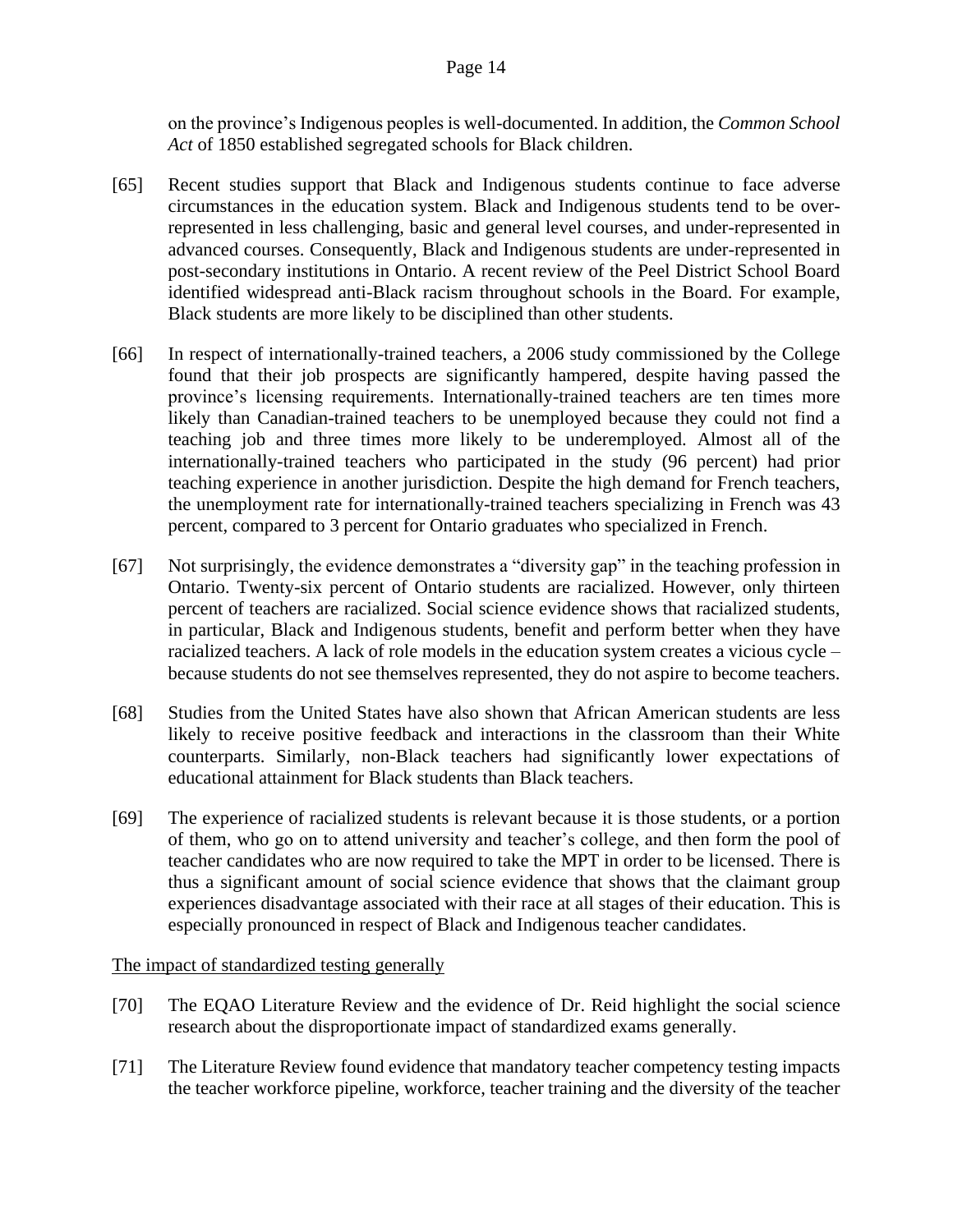population. The Literature Review cited various studies conducted over the past 20 years which found that mandatory standardized teacher testing has a "serious impact" on racial diversity within the teacher pool, as follows:

- Multiple studies have found that the pass rates on common standardized teacher competency tests are significantly lower for "people of colour"<sup>4</sup> than for White applicants;
- Black and Latinx teacher candidates are much more likely to fail standardized teacher tests than their White peers;
- The U.S. Praxis test is, "more than any other criterion, single-handedly reducing the number of minorities who enter the teaching profession";
- A "high stakes" system of standardized examinations prejudices weaker social groups or minorities;
- Standardized tests are biased against almost all vulnerable classes of potential teachers other than women; and
- Standardized testing has the unintended consequence of an unequal distribution of qualified teachers such that average teacher quality in vulnerable, high-poverty or rural districts is lower.
- [72] The Literature Review touched only briefly on the potential reasons for the disproportionate results and found that there were no definitive conclusions. The Literature Review theorized that "transaction costs" resulting from mandatory standardized testing may prevent competent individuals from considering a career in teaching.
- [73] The focus of the EQAO Literature Review was not the potential impact of standardized teacher testing on diversity in the profession but, rather, on the relationship between mandatory standardized testing and student performance. That research is more relevant to the s. 1 analysis than it is here, however, it is worth noting at this stage that the EQAO found that:

Current research demonstrates that standardized teacher tests [are] not linked with a level of performance consistency that justifies widespread implementation at this time. The use of caution with these tests is advised by many researchers on the basis that these tests are not consistently associated with the positive benefits that are often claimed. Furthermore, the potential negative impacts of these programs, including bias against marginalized groups and the decrease in the availability of qualified teachers, are more consistent impacts of these test.

<sup>4</sup> The terms reflect those used in the particular study.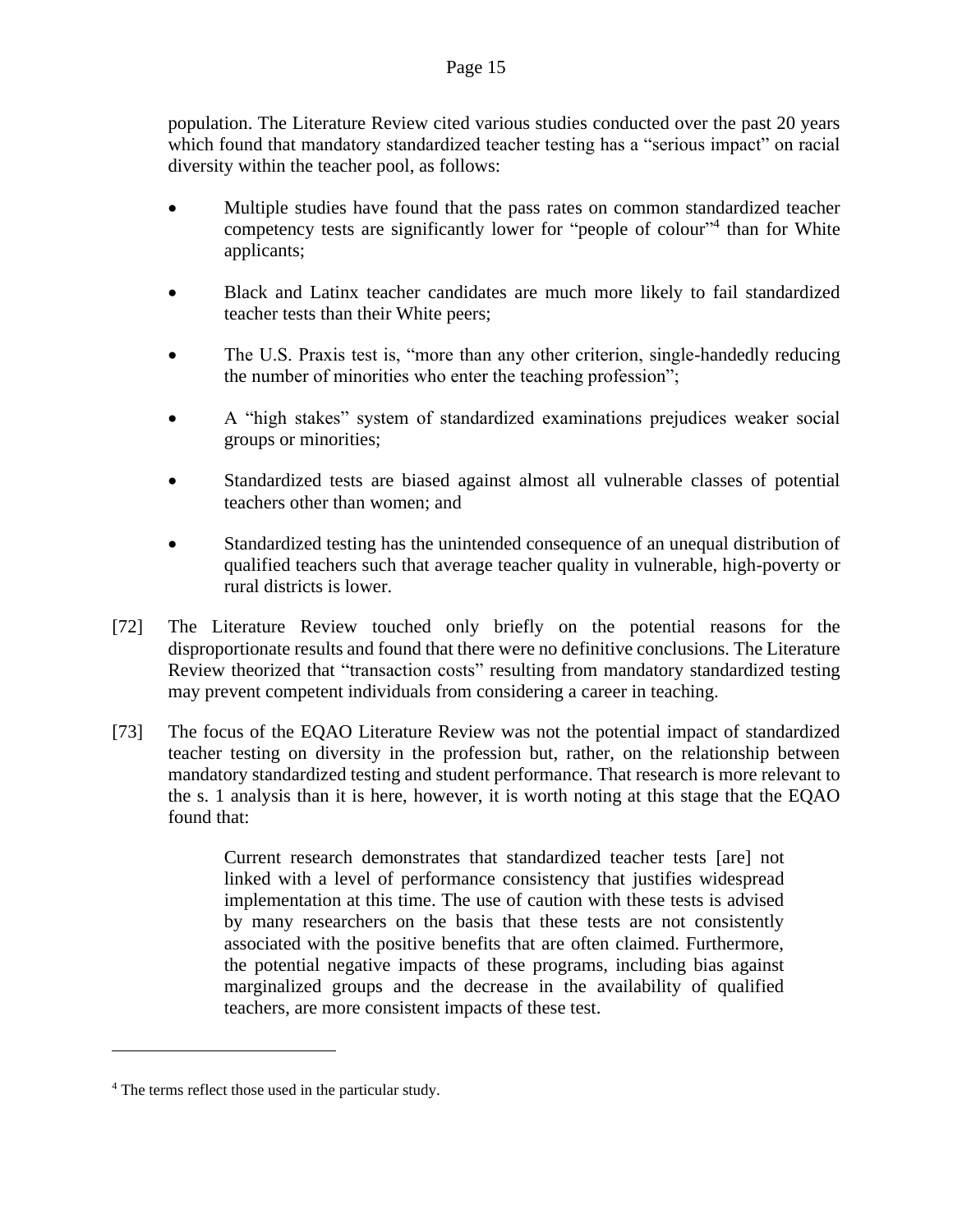## The impact of the MPT

## (a) Quantitative evidence

- [74] The quantitative evidence on the record in this application consists of the testing data from the Field Test in February to March 2020, when the MPT was first tested, and the First Administration of the test in May to June 2021.
- [75] As noted earlier, the results of the Field Test and First Administration of the MPT show significant disparities in success rates and correspond to the social science research. On the Field Test, Black teacher candidates had a significantly lower pass rate than White teacher candidates. The pass rate for teacher candidates who self-identified as "African" was 58 percent. The pass rate of teacher candidates who self-identified as "Caribbean" was 71 percent. In comparison, the pass rate of teacher candidates who self-identified as "White" was 87 percent.
- [76] The results of the First Administration of the MPT showed similar results. The pass rate of Black<sup>5</sup> teacher candidates was 70.3 percent, as compared to the pass rate of White teacher candidates of 90.5 percent. The pass rate of Indigenous teacher candidates was 71.43 percent. Put more starkly, the failure rate of Black or Indigenous teacher candidates to White teacher candidates was three to one. It is also worth noting that test-takers were disproportionately White, at 62.8 percent, as compared to 5.9 percent of test-takers who were Black. There were more than 10 times as many White test-takers as Black. Less than 0.5 percent of test-takers were Indigenous.
- [77] Tables showing the results of both the Field Test and the First Administration, as broken down by various groups, are attached as Appendices "A" and "B" to these reasons.
- [78] The Respondent's position is that it is misleading to look only at the pass rates on candidates' first attempt at the MPT because the pass rate, once second and third attempts are accounted for, is 92 percent. "Preliminary data" shows that candidates who retake the MPT have a 76 percent chance of passing on their second attempt and a 75 percent of passing on their third attempt. The Respondent further submits that teacher candidates can write the MPT an unlimited number of times and are not currently required to pay for the MPT. After January 1, 2022, first attempts will remain free of charge. The Respondent has not advised what the cost of subsequent attempts will be.
- [79] The Respondent's position does not take into account that, aside from entry into the profession, having to retake the test multiple times imposes additional burdens in terms of time, money, and energy, as further detailed below, that will be disproportionately experienced by racialized teacher candidates, even if they pass in the end.

<sup>5</sup> The results on the First Administration were not broken down into "African" and "Caribbean" as was done with the Field Test.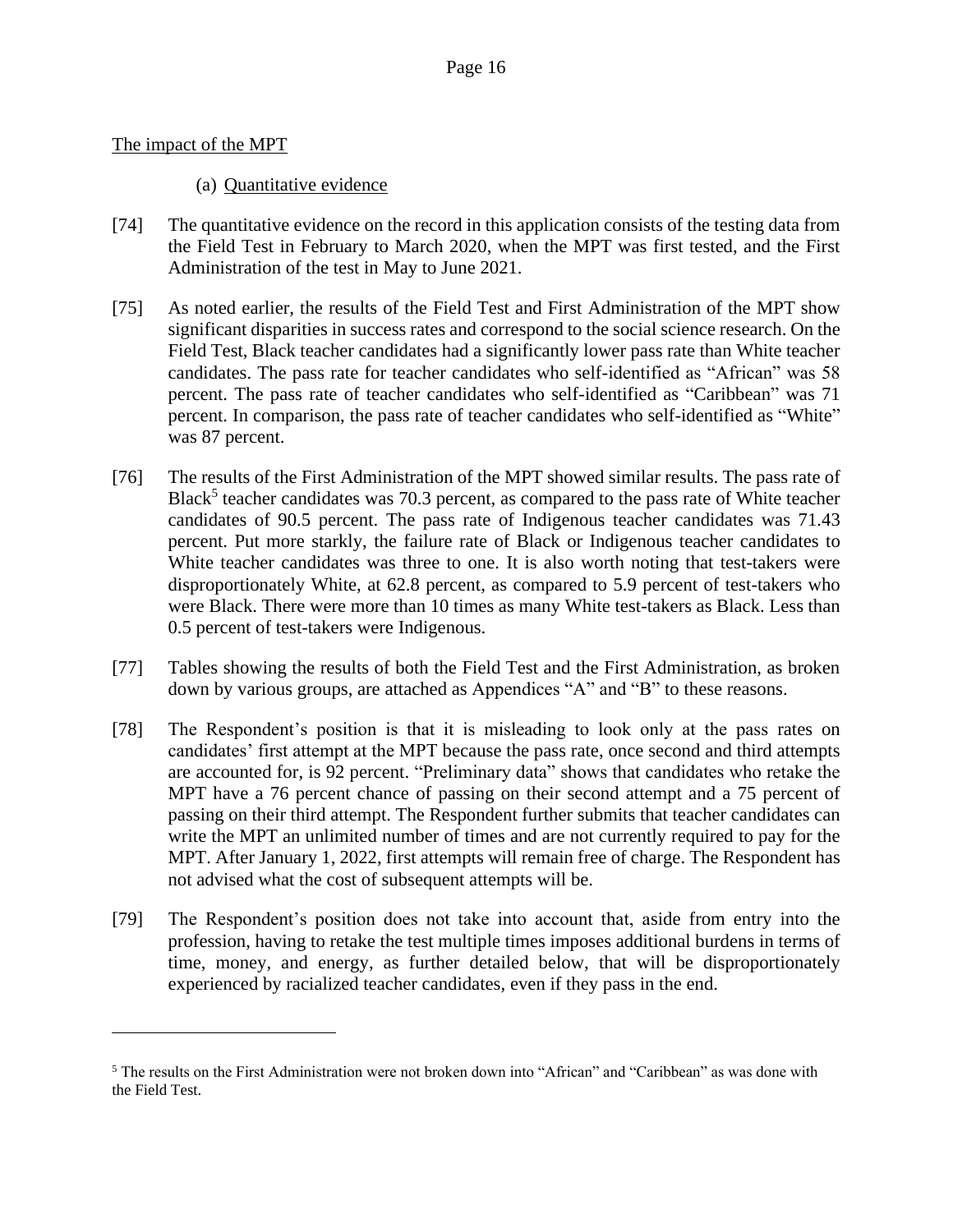- [80] Moreover, the data does not provide a complete picture. As of the hearing of the application, of the 474 teacher candidates who were unsuccessful on the First Administration of the MPT, 215 candidates have retaken the test. Of the 215 candidates who retook the MPT, only 121 completed the demographic survey. Of those candidates, 45 percent were White (55 candidates), 15 percent were Black, Indigenous or Latinx (18 candidates).
- [81] Based on the available demographic information, the results show that 2.4 percent of Black, Indigenous and Latinx candidates were unsuccessful in passing the MPT after a third attempt, while only 0.34 percent of White candidates were unsuccessful after a third attempt. In other words, racialized candidates were seven times more likely than White candidates to be unsuccessful after the third attempt at the MPT. Given the low rate of selfidentification, the sample size is small, and the figure may not be reliable. It is not possible to know whether the success rate of racialized candidates would be lower or higher if the demographic information was available.
- [82] Of the 16 candidates who did not pass after subsequent attempts at the MPT, six selfidentified as Black, Indigenous, Latinx, or Middle Eastern and six self-identified as White. The remaining four candidates were either mixed race or preferred not to self-identify.
- [83] Perhaps more significantly, a larger proportion of candidates (259) did not retake the test. There is no data about those candidates. There is no breakdown, by racial group or otherwise. That leaves more than half of the teacher candidates who participated in the First Administration of the MPT unaccounted for. Since there is an over-representation in Black and Indigenous teacher candidates who were unsuccessful on their first attempt at the MPT, it is likely that a non-negligible proportion of the Black and Indigenous candidates are among the 259 who did not retake the test.
- [84] In fact, the testimony of the Respondent's expert, Dr. Jacob Vigdor, suggests that disadvantaged candidates would be less likely to retake the MPT. On cross-examination, Dr. Vigdor testified that socioeconomically advantaged students, that is White or Asian American students whose parents have a higher income and are more educated, retake the SAT more than disadvantaged students. While it is possible that some of those candidates have since attempted the MPT again, that evidence was not available for the hearing. The fact that the Respondent has not conceived of a means to follow-up with the significant proportion of teacher candidates who have not rewritten the MPT also causes substantial concern, especially because of the higher failure rate of racialized candidates.
- [85] Because there was only one administration of the MPT (in addition to the Field Test) before the hearing of the application, the available data on the results is somewhat limited. The discrepancies in the test results are nonetheless significant. While Ontario submits that further time is required to assess whether the MPT has an adverse impact on racialized teacher candidates, this is akin to suggesting that more racialized candidates must attempt and fail the MPT to accumulate the data necessary to show a disproportionate impact. The fact that a greater adverse impact could be demonstrated over time does not mean that there is no adverse impact now. While evidence is necessary, it cannot be that a claimant group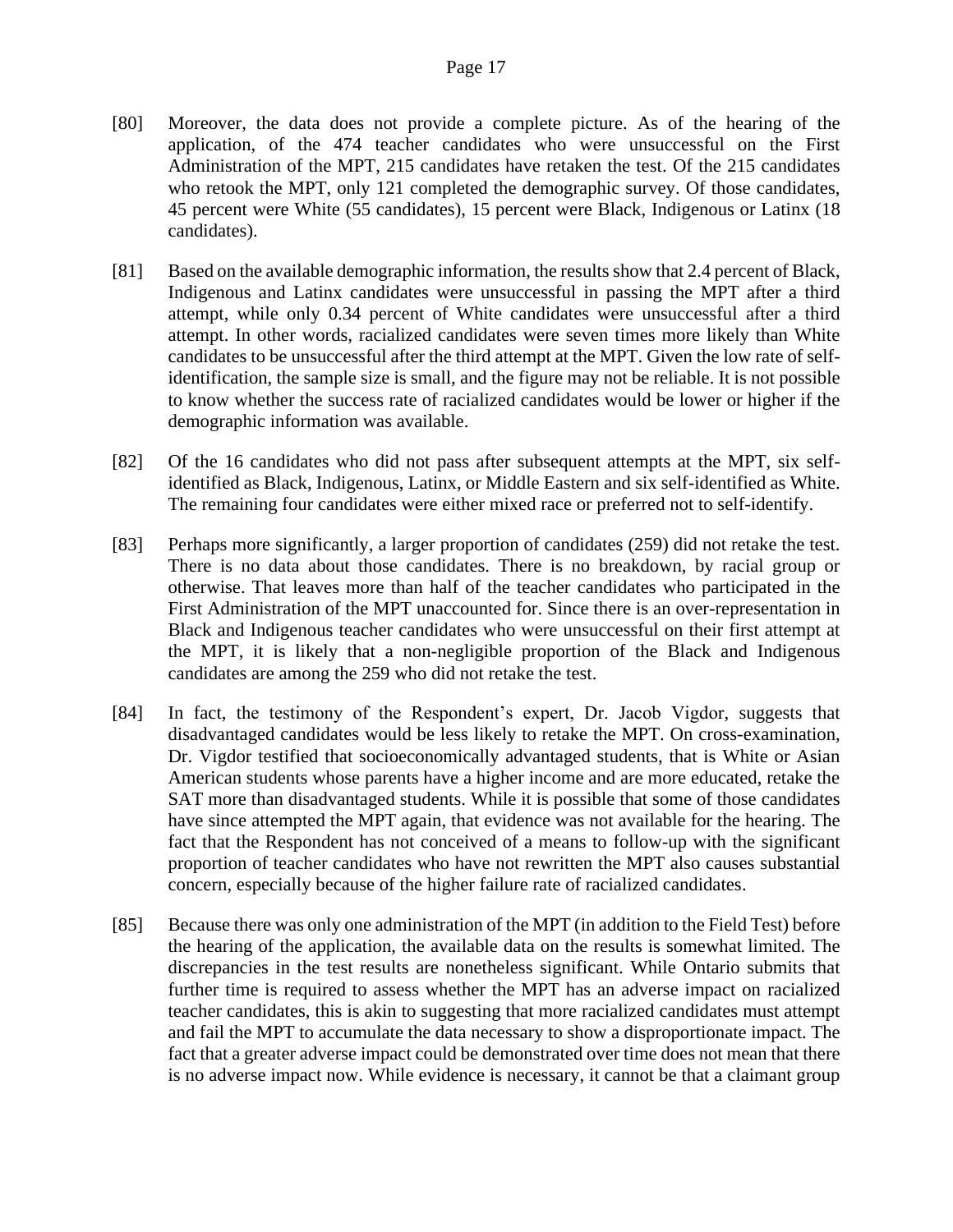must wait years before it is in a position to challenge a regulation that it alleges is discriminatory. In any event, we find that the data from the Field Test, the First Administration, and the pass rate for racialized candidates on subsequent attempts represent "clear and consistent statistical disparities in how a law affects a claimant group": *Fraser*, at para. 63.

[86] Based on the foregoing, both the evidence of the circumstances of the claimant group and the results produced by the MPT show a disproportionate impact on the claimant group.

# (b) Qualitative evidence (The Nyelade affidavit)

- [87] In support of the application, OTCC relies on the affidavit of Richard Nyelade, among others.<sup>6</sup> Mr. Nyelade, who is Black and whose first language is French, wrote the MPT in French. Mr. Nyelade scored well above 70 percent on the math component all three times. However, he was only able to pass the pedagogy component on his third attempt.
- [88] Mr. Nyelade is a sociologist/anthropologist who immigrated to Ontario in 2018 under the Federal Skilled Work Program. He has master's degrees from Cameroon and Norway and began a Ph.D. program in China. He is multilingual. Mr. Nyelade has three young children. Upon arriving in Canada, he decided to pursue teaching to have job stability to support his family. Mr. Nyelade enrolled in the B.Ed. program at the University of Ottawa, Toronto Campus. The MPT was not in place when he decided to pursue teaching as a profession.
- [89] Mr. Nyelade is concerned that the MPT will discourage candidates like himself, who are newcomers to Ontario and learned math in other countries, from becoming teachers. One issue that Mr. Nyelade has identified is that the MPT is taken on a computer. He has never used a computer or calculator for math and has never taken a computer-based math test. Mr. Nyelade believes that candidates educated outside of Canada are less equipped to take such tests.
- [90] Further, when the MPT was first implemented, the University of Ottawa, Toronto Campus, did not have a course on the math content of the Ontario curriculum. The faculty had one pedagogy course for teaching math up to Grade 6 for primary/junior teacher candidates. Because there was no substantive math course at the faculty and the substantive math component of the MPT is based on the Ontario curriculum, University of Ottawa candidates who were not educated in Ontario would be at a disadvantage. Moreover, when the MPT was first announced, there were no study materials that would allow teacher candidates, especially those educated outside of Ontario, to review and prepare.
- [91] Mr. Nyelade believes that the MPT will pose an obstacle or be burdensome to individuals with backgrounds similar to his, in particular, Francophone candidates from African countries. A teacher candidate like Mr. Nyelade, however, would have much to offer students in Ontario and the Ontario education system as a whole. The Ontario French

<sup>6</sup> The other affiants are the Applicant, Sara Petrucci, and another teacher candidate, Bella Lewkowicz. Neither of the affiants has self-identified in their affidavit as racialized.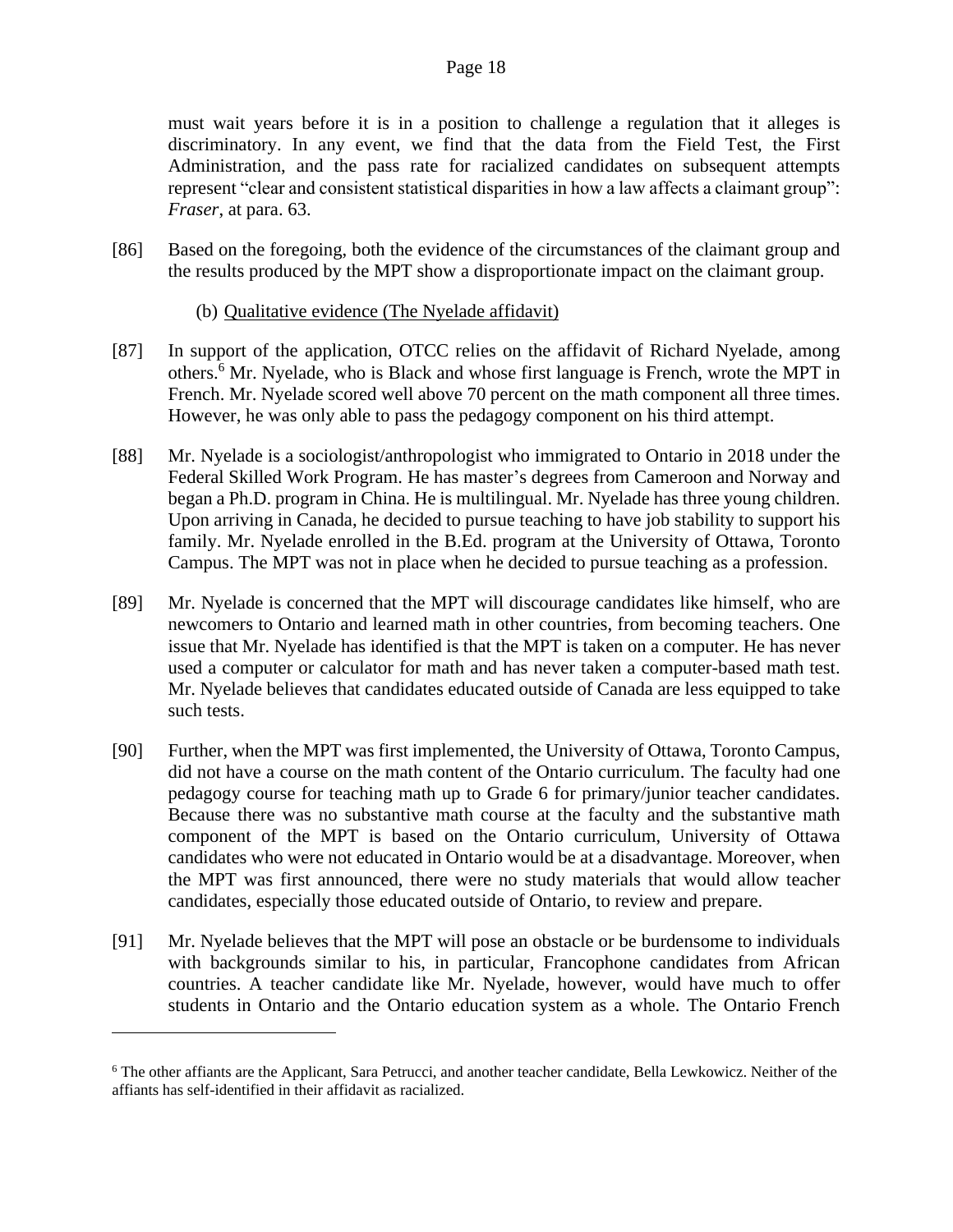curriculum includes learning about French cultures beyond Canada. Having studied on three continents, Mr. Nyelade is multilingual with an upbringing in the French language and African culture, Mr. Nyelade is uniquely qualified to broaden students' awareness and understanding of Franco-African culture and cross-cultural world views.

- [92] Once subsequent attempts at the MPT are no longer free of charge, teacher candidates will be required to bear the financial burden of rewriting the test.<sup>7</sup> They will not be able to work as teachers until certified. MPT fees, tutoring, and study time will add to their expenses, resulting in an additional burden after having foregone paid employment to pursue a B.Ed. in the hope of becoming a teacher. This will disproportionately impact candidates who lack financial resources, who have to support their families, and who have caregiving responsibilities. Mr. Nyelade expresses concern that similarly-situated candidates will be discouraged from trying to become teachers. This concern is echoed in the EQAO Literature Review, which cited research that "transaction costs" may discourage competent individuals from becoming teachers. Those individuals are more likely to be members of under-represented groups, such as Black and Indigenous persons.
- [93] While it would have been helpful to have more evidence from teacher candidates, particularly Black and Indigenous candidates, about their experiences with the MPT and the financial and other burdens posed by it, the fact that there is only one such affiant may reflect the stigma of disclosing in a public forum that they did not pass the MPT on their first or second attempt.

# *Does the MPT Impose Burdens or Deny Benefits in a Manner that Has the Effect of Reinforcing, Exacerbating or Perpetuating Disadvantage?*

- [94] Based on the discrepancy in the pass rate on the MPT for Black and Indigenous teacher candidates in particular and racialized candidates generally, we find that the MPT imposes burdens on those candidates that have the effect of reinforcing, exacerbating or perpetuating disadvantage.
- [95] The significantly lower pass rate for racialized teacher candidates means that fewer racialized, especially Black and Indigenous, candidates will be able to become teachers and enter the profession. While the ability to retake the test multiple times alleviates the burden to some degree, ensuring that some of those candidates do ultimately become teachers, the burden of having to retake the MPT, with the attendant financial burden, time, stress and stigma remain.
- [96] In our view, the effect of the MPT is to reinforce or to exacerbate disadvantage. As detailed above, racialized teacher candidates have gone through an education system in which they have suffered discrimination and disadvantage. The candidates are then required to take a "high-stakes" standardized test which the available data shows they are more likely to fail. They either cannot become licensed as teachers or, if they choose to, they must sit out and

<sup>&</sup>lt;sup>7</sup> While Ontario's evidence was that a regulation would have to be passed to charge a fee for the MPT, this does not appear to be a significant impediment.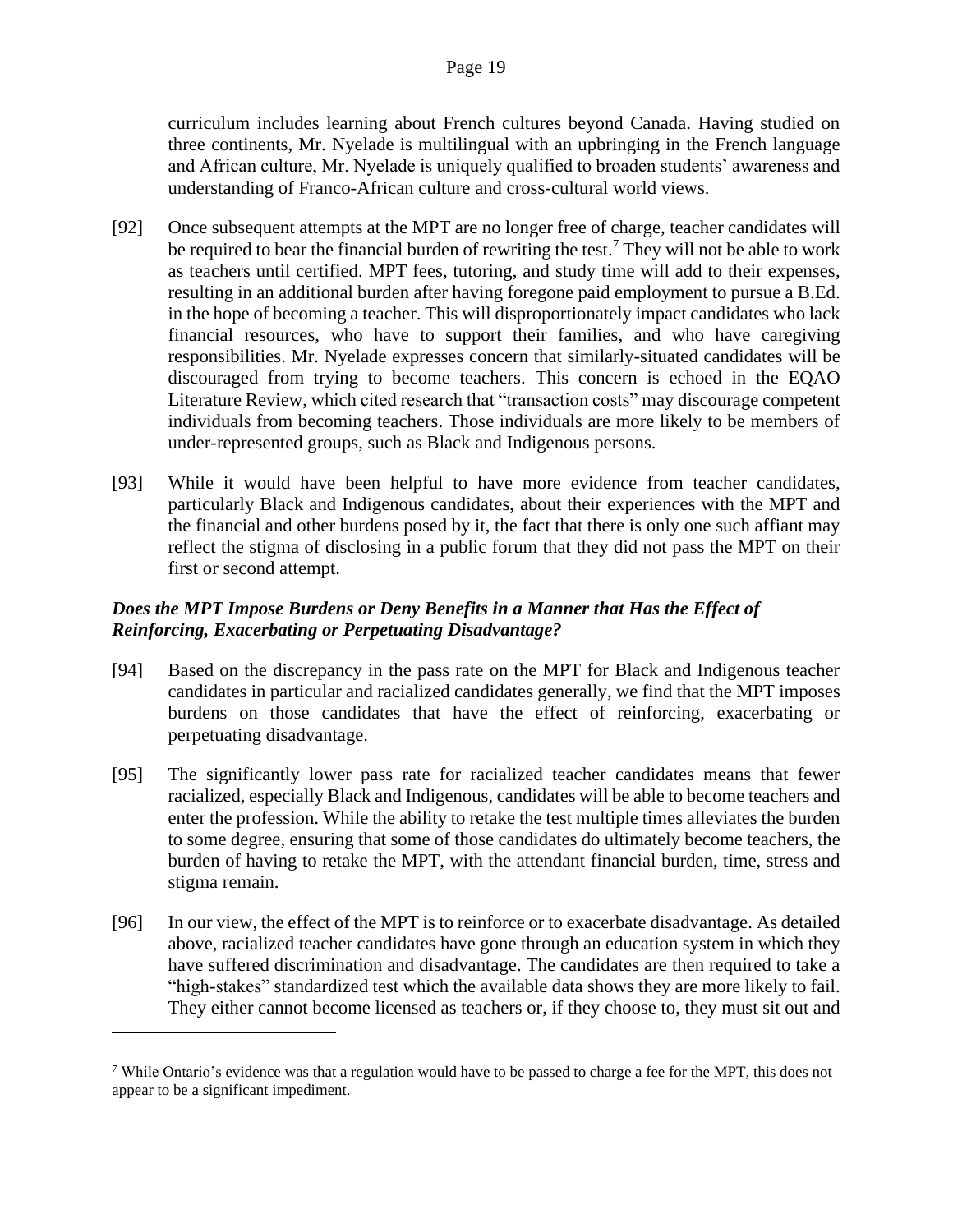take the test again. They may have to take the test multiple times or wait for the next opportunity, unable to work as teachers in the meantime.

- [97] As noted at the outset, there is a significant under-representation of racialized teachers, as compared to the proportion of racialized students in Ontario. In fact, the proportion of racialized teachers has not only failed to increase with the proportion of racialized Canadians, but decreased from 2001 to 2006, relative to the proportion of visible minority citizens.
- [98] It is not only the individual teacher candidates who are disadvantaged by their inability to enter the profession. The MPT will negatively impact upon the diversity of the teaching population. The students who suffer most from the lack of racialized teachers in the classroom are racialized students. The social science research demonstrates that racialized students perform at a higher level and with greater self-efficacy with racialized teachers, who hold higher expectations of them. Non-racialized students are also positively impacted by greater diversity in the classroom. As noted above, if racialized students do not see themselves represented among their teachers, they become less likely to see teaching as a possible career, thus creating a vicious cycle. For good reason, Ontario's Education Equity and Inclusive Education Strategy identifies the need for greater teacher diversity.
- [99] The negative impact of mandatory standardized testing on diversity is demonstrated by the research in both the U.S. and U.K. where standardized tests have long been in use. The U.S. studies show a significant discrepancy in the pass rate on the Praxis tests for Black teacher candidates (38 percent from 2014 to 2017) and White teacher candidates (88 percent for the same time period). A 1999 study reported a 46 percent pass rate for Black candidates and 82 percent for White teacher candidates through the 1990s. Dr. Reid cites numerous U.S. studies that find that the Praxis tests act as a barrier to the teaching profession and result in a decrease in racial diversity of teachers. Dr. Reid also cited studies that have found a decrease in the number of Black teachers from 2003 to 2012 and the widening gap between the proportion of Black and Latinx students and Black and Latinx teachers from 2005 to 2015.
- [100] Ontario submits that the ability to rewrite the MPT an unlimited number of times, including during the same test cycle, means that there is no significant delay in becoming a teacher. In reality, while test results are available in ten days, a teacher candidate who did not pass the MPT may not be prepared to retake it during the same test cycle. In addition, the delay of waiting until the next test cycle could result in hardship, depending on a candidate's circumstances, as they might be unable to earn an income in the interim. Further, a delay of even a few months might cause a teacher candidate to miss out on employment opportunities. For example, the second testing cycle in 2021 was after the academic year had already started.
- [101] As noted above, the ability to retake the test does not address the candidates who opt not to retake the test.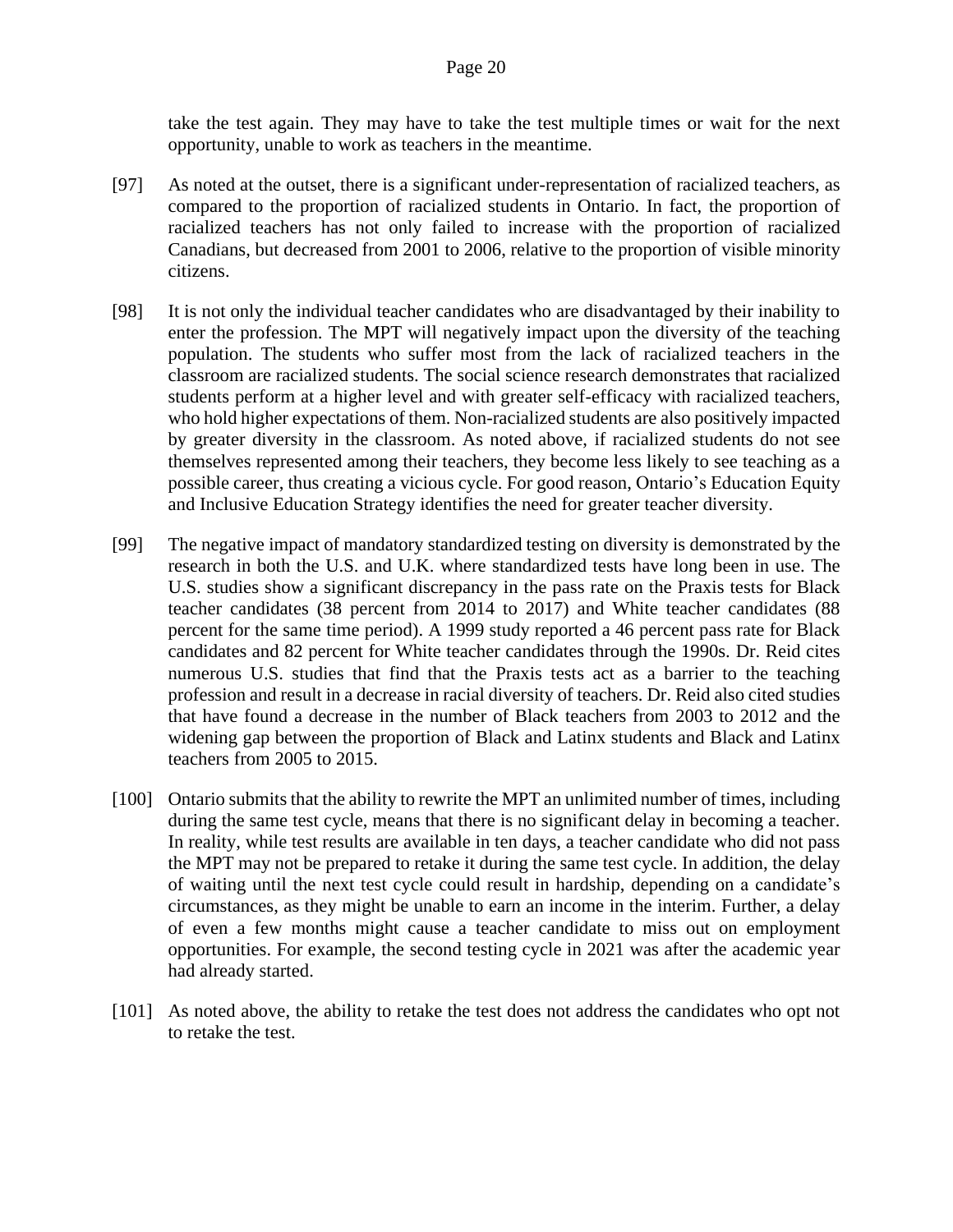- [102] The Respondent further submits any potential bias in the MPT will be addressed through the mechanisms established by the Ministry, such as the demographic questionnaire, which has been revised in accordance with the Race-based Data Collection Framework and Anti-Racism Data Standards; the equity review of the test questions; and ongoing monitoring through the EQAO. The prospective mechanisms are best addressed in the context of whether the MPT minimally impairs the claimant group's equality rights. At this stage, we note that the evidentiary record does not support that the test questions were reviewed for equity concerns, both after the Field Test and the First Administration. Ontario's affiant, Laurie McNelles, admitted that as of August 2021, no input was sought from stakeholders on the MPT questions from an equity perspective.
- [103] The Respondent argues that the MPT has already had a positive impact because, in response to the MPT, Ontario Faculties of Education have developed math courses and study materials. However, those are not benefits of the MPT but, rather, initiatives developed by third parties to address the burden imposed by the MPT. The fact that those initiatives may assist racialized or other teacher candidates to pass the MPT does not lessen the burdens imposed by the test itself. It is worth noting that requiring math courses or math instruction at the Faculties of Education is consistent with the recommendation of the Fields Brief and Ontario's own expert, Dr. Kajander, and the approach taken in Quebec. However, that was not the approach adopted by the Respondent, who instead chose to implement a mandatory standardized test.
- [104] The MPT, by virtue of the fact that it acts as a barrier to entry into the teaching profession and places additional burdens on racialized teaching candidates, imposes burdens and denies benefits in a manner that has the effect of reinforcing or perpetuating disadvantage. As a result, the Applicants have satisfied both parts of the test and have established a *prima facie* breach of s. 15.

## **Is the MPT a Reasonable Limit Under Section 1 of the** *Charter***?**

- [105] Section 1 of the *Charter* allows a law or state action to limit a right guaranteed under the *Charter* if the law or state action is a "reasonable limit prescribed by law" that can be "demonstrably justified in a free and democratic society." As the Supreme Court of Canada has stated, it is the limitation on equality rights that must be justified, not the legislative scheme as a whole: *Fraser*, at para. 125.
- [106] The test for a s. 1 justification is that established by *R. v. Oakes,* [1986] 1 S.C.R. 103. The *Oakes* test has two components: (1) is the legislative goal pressing and substantial; and (2) is there proportionality between that goal and the means used to achieve it? The second component of the test has three parts: (a) is there a "rational connection" between the impugned measure and the pressing and substantial objective; (b) does the limit impair the right or freedom no more than is reasonably necessary to accomplish the objective; and (c) is there proportionality between the deleterious and salutary effects of the law?
- [107] The Respondent bears the onus of satisfying all the parts of the *Oakes* test. It is the Applicants' submission that none of the components of the *Oakes* test can be satisfied on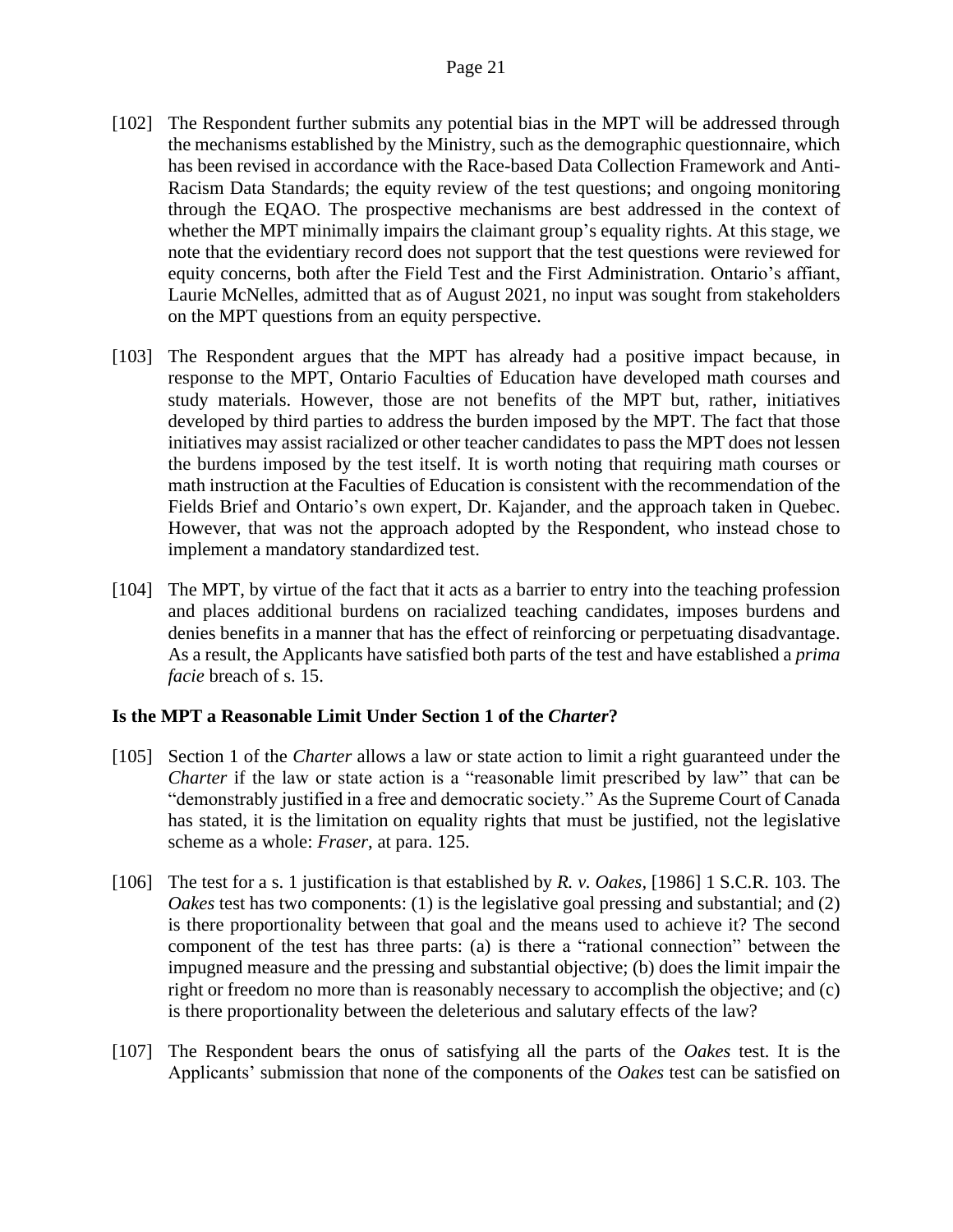the record. The Respondent submits that all of the components are met. We have concluded that the MPT furthers a pressing and substantial objective and is rationally connected to the objective. However, we find that the MPT does not minimally impair the rights of racialized teacher candidates and that the benefits of the MPT do not outweigh the deleterious effects. Therefore, the Respondent has not met its burden and the MPT cannot be justified under s. 1 as a reasonable limit prescribed by law.

## *Is There a Pressing and Substantial Objective for Limiting the Charter Rights?*

- [108] The Applicants submit that there was no pressing and substantial purpose for instituting the MPT because the record does not support that there was a crisis in Ontario students' math test scores. Further, it is submitted that there is insufficient evidence to establish that the single metric – the EQAO mathematics score – is an accurate measure of Ontario students' math abilities. Ontario's PISA scores are above the Canadian average and any decline in Ontario's PISA scores aligns with a global decline in math scores during the same period. The Applicants argue that the MPT was imposed largely in response to political pressure from Ontario parents, who perceived student math competence to be an issue and teacher math competence as the reason.
- [109] The Respondent submits that the court should adopt a deferential approach, as increasing student achievement and improving diversity in the teaching profession are complex social issues. The Respondent argues that the fact that improving math education is politically popular does not detract from the objective of improving student math achievement being pressing and substantial.
- [110] Having formed the view that the objective of improving student math achievement is pressing and substantial, we do not consider it necessary to determine whether or not the MPT was imposed in response to political pressure.
- [111] The threshold for what constitutes a pressing and substantial objective is relatively low and appears to have remained consistent since the original articulation of the test set out in *R. v. Oakes*. The objective must of be "of sufficient importance to warrant overriding a constitutionally protected right or freedom": *Oakes,* at para. 69, quoting *R. v. Big M. Drug Mart Ltd.,* [1985] 1 S.C.R. 295, at para. 139. To be capable of justifying limits on *Charter*  rights, the objective must not be "trivial" and must not be "discordant with the principles integral to a free and democratic society": *Sauvé v. Canada,* 2002 SCC 68, [2002] 3 S.C.R. 519, at para. 20, citing *Oakes*, at para. 69. This standard has sometimes been framed as whether the objectives are "directed to the realization of collective goals of fundamental importance:" *Sauvé,* at para. 137, citing *Oakes,* at para. 65; see also *Gordon v. Canada (Attorney General),* 2016 ONCA 625, 404 D.L.R. (4th) 590, at para. 195, leave to appeal to S.C.C. refused, 2017 CanLII 6740 (S.C.C.). Courts have held that a measure of deference is appropriate in determining whether the infringing measure is directed towards a pressing and substantial objective: *Galganov v. Russell (Township),* 2012 ONCA 409*,* 350 D.L.R. (4th) 645, at para. 65, leave to appeal to S.C.C. refused, 2012 CanLII 76983 (S.C.C.); see also *Andrews v. Law Society of British Columbia,* [1989] 1 S.C.R. 143.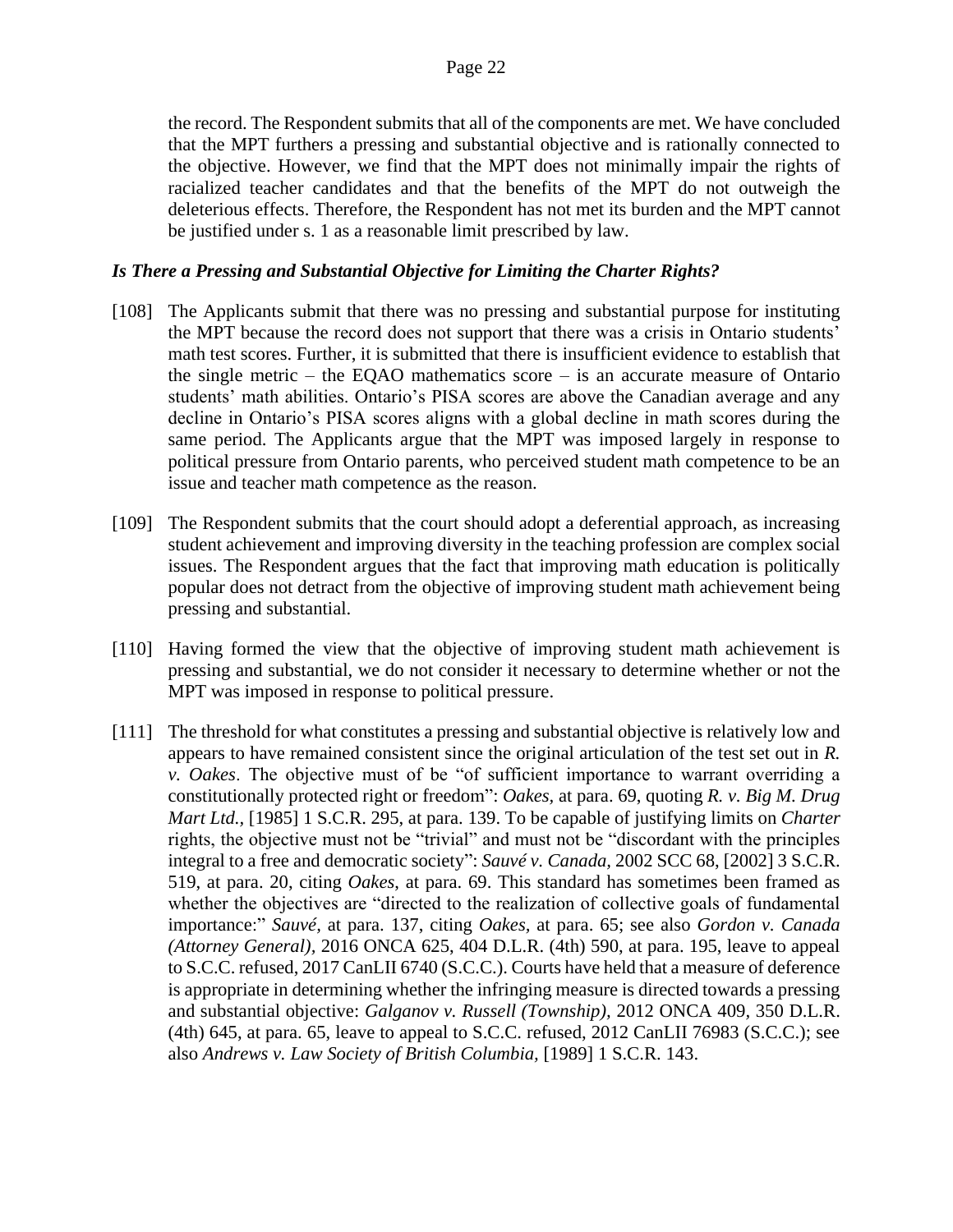- [112] Evidence is not typically required at this stage and courts may make this determination on the basis of common sense alone: *R. v. Sullivan; R. v. Chan,* 2020 ONCA 333, 151 O.R. (3d) 353, at para. 109; *Harper v. Canada (Attorney General)*, 2004 SCC 33, [2004] 1 S.C.R. 827, at para. 25, McLachlin C.J. and Major J., dissenting on other grounds. It is not necessary for the government to prove the existence of the alleged problem for the objective to be found pressing and substantial. The failure to demonstrate the existence or scale of the alleged problem targeted by the legislature has generally been a consideration for the proportionality analysis, rather than the assessment of the objective.
- [113] On its face, improving the educational attainment of students in Ontario's public education system appears to be an unobjectionable and broadly beneficial goal of more than trivial importance, consistent with the principles of a free and democratic society. The Respondent is not required to demonstrate, through evidence, that there was a significant decline or problem in Ontario students' math scores in the period leading up to the imposition of the MPT requirement to meet the burden for establishing "pressing and substantial objectives". Although there is conflicting evidence on the existence and scale of the alleged problem with Ontario students' math scores, these considerations are more appropriately dealt with in the proportionality stage of the analysis.
- [114] Accordingly, the Respondent has met the threshold for establishing that the MPT furthers a pressing and substantial objective.

## *Are the Means Used Proportionate to the Objective?*

#### Is the MPT rationally connected to the objective of improving student achievement in math?

- [115] To meet this step of the s.1 analysis, it need only be "reasonable to suppose that the limit may further the goal, not that it will do so": *Alberta v. Hutterian Brethren of Wilson Colony*, 2009 SCC 37, [2009] 2 S.C.R. 567, at para. 49. The Supreme Court has described this test as "not particularly onerous": *Little Sisters Book and Art Emporium v. Canada (Minister of Justice),* 2000 SCC 69, [2000] 2 S.C.R. 1120, at para. 228; see also *Canada (Attorney General) v. JTI-Macdonald Corp.*, 2007 SCC 30, [2007] 2 S.C.R. 610, at para. 40.
- [116] The Respondent asserts that the unchallenged expert evidence filed in this proceeding establishes three important positive links between: (1) teachers' mathematical knowledge and student achievement in mathematics; (2) teacher candidates' mathematical knowledge and their confidence in themselves as effective future teachers of mathematics; and (3) teacher licensure test scores and student achievement, particularly in the field of mathematics.
- [117] The Applicants do not take issue with the first two assertions. However, with respect to the third assertion, they submit that there is only a weak correlation between teacher licensure scores and student performance. The Applicants rely on the conclusion of Ontario's EQAO that the likelihood of the MPT improving student math scores across Ontario is extremely low, given the extant research that shows limited association between teacher testing and student achievement.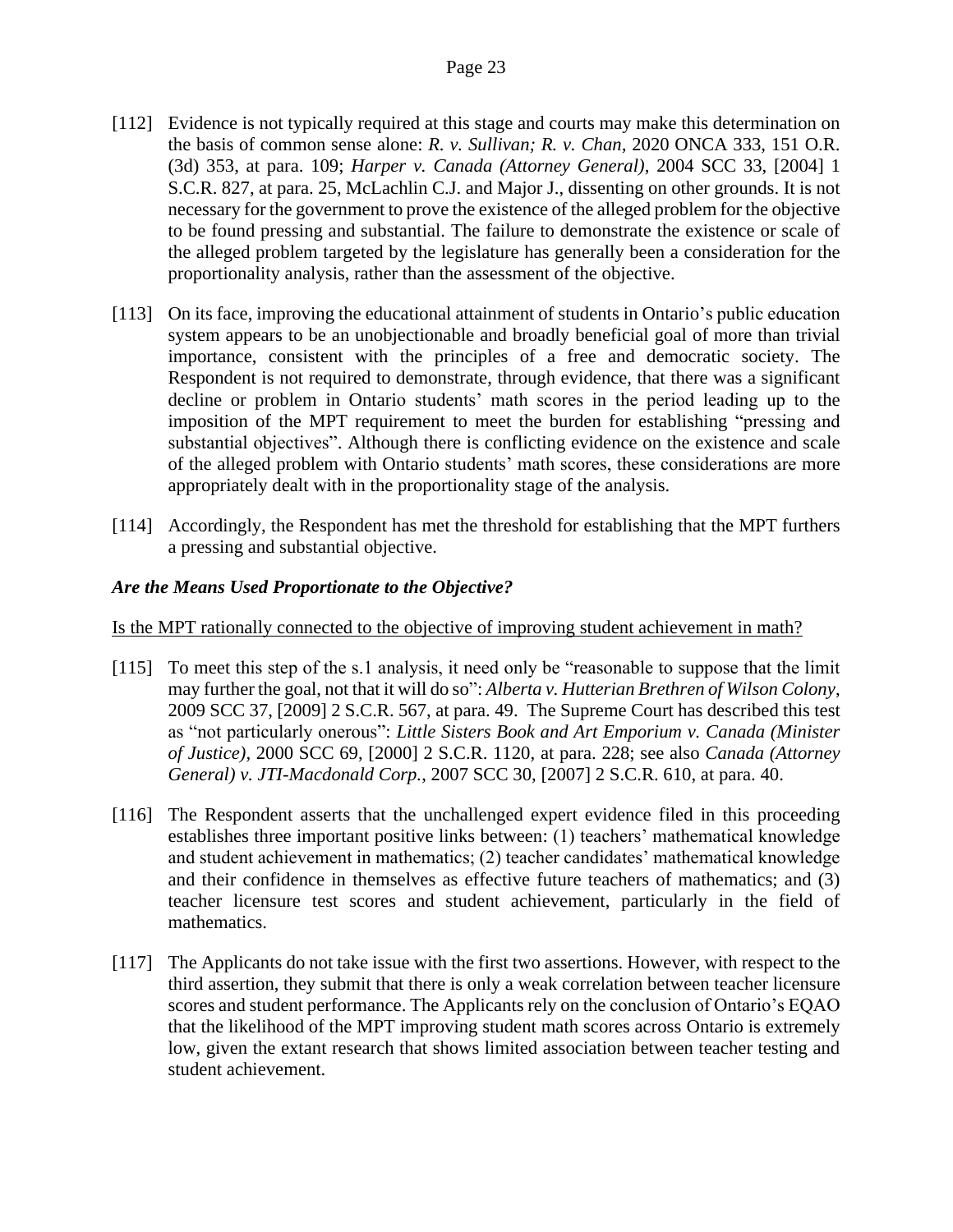- [118] The Applicants further rely upon the expert opinion of Dr. Reid that the MPT is likely to result in fewer racialized candidates being certified as teachers in Ontario and is not likely to accomplish its stated goal of improving student math scores. The Respondent asserts that the conclusions of Dr. Reid can be given no weight because she is not an expert on the impact of large-scale assessments, nor has she conducted her own empirical research on the impact of standardized tests for teacher candidates on student achievement.
- [119] We begin our analysis by accepting as common sense the connection between teacher candidates' mathematical knowledge and student performance. The issue at the stage of rational connection is simply whether there is a rational link between the infringing measure and the government goal. The balance between positive and negative effects of the measure falls to be considered at the final stage of the s. 1 analysis: *Hutterian Brethren,*  at para. 51.
- [120] Even the Applicants' expert, Dr. Reid, acknowledges that there is a link, albeit a weak one, between teacher licensing test scores and increasing teacher candidates' mathematical knowledge. Dr. Kajander's evidence is that part of the MPT's value is in encouraging teacher candidates to pursue math courses prior to licensing to encourage math-avoidant teacher candidates to improve their confidence in math before entering the profession and encouraging Faculties of Education to strengthen learning opportunities in math. We conclude that there is a link between the MPT and the goal of increasing teacher candidates' mathematical knowledge. The low threshold to meet this step of the s. 1 analysis has been met. It is reasonable to suppose that the MPT may further the goal of improving student achievement in math, not that it will do so. We go on to consider the balance of the proportionality analysis.

## Does the MPT minimally impair the Applicants' rights?

- (a) General Principles Regarding Alternatives at the Minimal Impairment Stage
- [121] At the minimal impairment stage, the Respondent must show that the limit impairs the right or freedom as little as reasonably possible in order to achieve the legislative objective: *Oakes,* at para. 70; *RJR-MacDonald Inc. v. Canada,* [1995] 3 S.C.R. 199, at para. 160. Recent cases continue to rely on the following passage from *RJR-MacDonald* as setting the applicable standard:

As the second step in the proportionality analysis, the government must show that the measures at issue impair the right … as little as reasonably possible in order to achieve the legislative objective. The impairment must be "minimal", that is, the law must be carefully tailored so that rights are impaired no more than necessary. The tailoring process seldom admits of perfection and the courts must accord some leeway to the legislator. If the law falls within a range of reasonable alternatives, the courts will not find it overbroad merely because they can conceive of an alternative which might better tailor objective to infringement: see *Reference re ss. 193 and 195.1(1)(c) of the Criminal Code (Man.)*, 1990 CanLII 105 (SCC), [1990]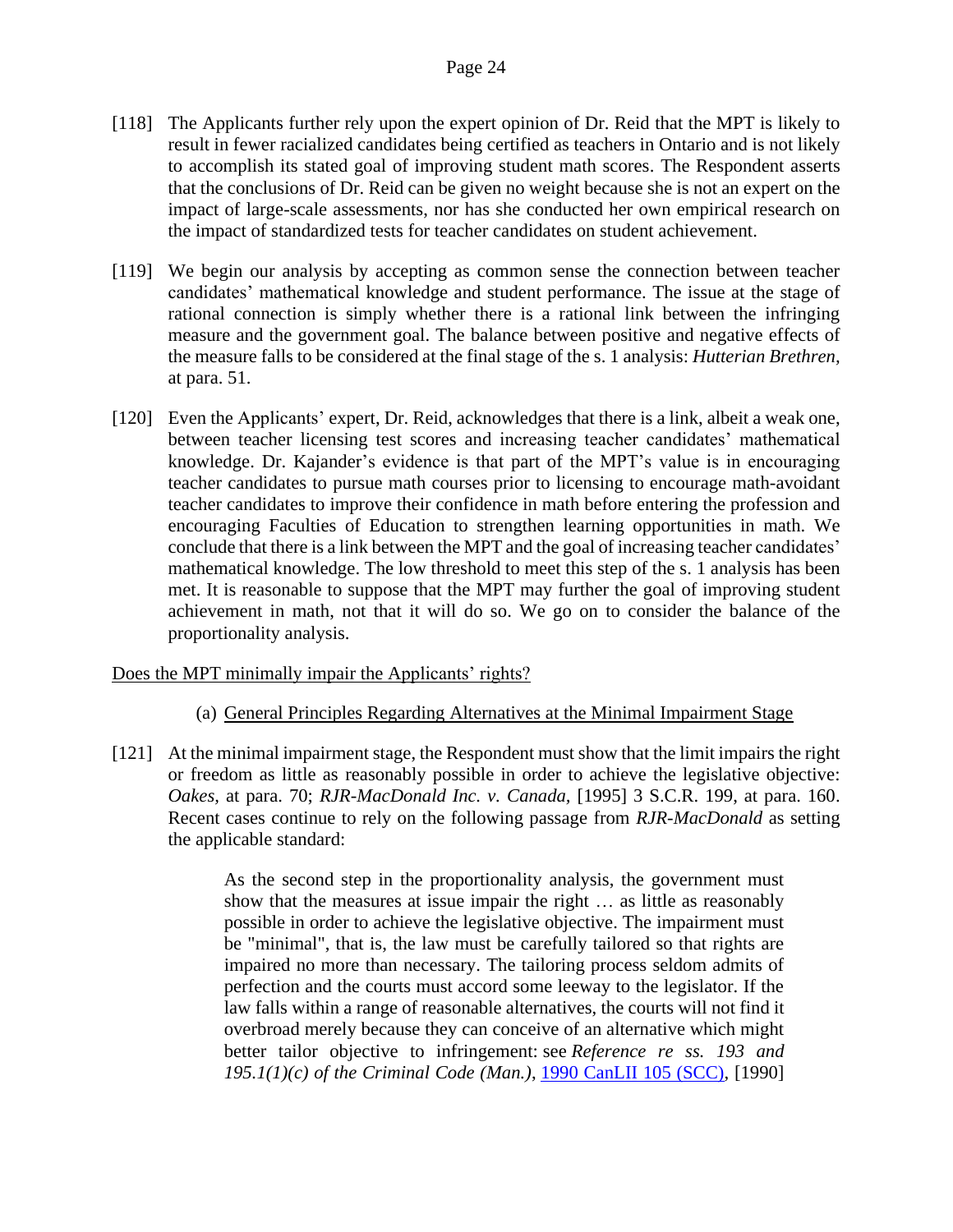1 S.C.R. 1123, at pp. 1196-97; *R. v. Chaulk*, 1990 CanLII 34 (SCC), [1990] 3 S.C.R. 1303, at pp. 1340-41; *Ramsden v. Peterborough (City)*, 1993 CanLII 60 (SCC), [1993] 2 S.C.R. 1084, at pp. 1105-06. On the other hand, if the government fails to explain why a significantly less intrusive and equally effective measure was not chosen, the law may fail: *RJR-MacDonald,* at para. 160, cited in *Frank v. Canada,* 2019 SCC 1, [2019] 1 S.C.R. 3, at para. 66; *R. v. Morrison*, 2019 SCC 15, [2019] 2 S.C.R. 3, at para. 68; *Quebec (Attorney General) v. Alliance du personnel professionnel et technique de la santé et des services sociaux,* 2018 SCC 17, [2018] 1 S.C.R. 454, at para. 50 [*Quebec v. Alliance*].

- [122] The question at this stage is not whether it is possible for the court, with the full benefit of hindsight, to imagine an alternative that is slightly less impairing than the government's chosen means. Indeed, it may not be possible to assess the impacts of social policies with a high degree of specificity, and evidence will often not be available in such matters: *College of Midwives of British Columbia v. Mary Moon*, 2020 BCCA 224, 40 B.C.L.R. (6th) 151, at para. 108, citing *Sauvé,* at para. 18. It is only where alternatives are "clearly superior" that the law would fail on this basis: *Gordon*, at para. 260; *Libman v. Quebec (Attorney General),* [1997] 3 S.C.R. 569, at para. 62, citing Wilson J. in *Lavigne v. Ontario Public Service Employees Union*, [1991] 2 S.C.R. 211, at para. 173.
- [123] Despite the language in *RJR-MacDonald* that suggests less impairing alternatives must be "equally effective," the majority in *Hutterian Brethren* has clarified this standard and held that alternatives do not need to satisfy the pressing and substantial objective to exactly the same degree as the government's chosen means. Rather, this standard includes measures that give sufficient protection, in all the circumstances, to the government's goal. Accordingly, the test at the minimal impairment stage can be rephrased as "whether there is an alternative, less drastic means of achieving the objective in a real and substantial manner": *Hutterian Brethren,* at para. 55.
- [124] For the purposes of the minimal impairment stage, the Respondent is not required to accept a less impairing alternative that does not sufficiently achieve its goal. However, this does not necessarily mean the limit on the right will be justified because it may still be the case that notwithstanding that the infringing measure is the "only" means of achieving the pressing and substantial objective, its deleterious effects may outweigh its salutary effects at the final balancing stage.

## *Deference at the Minimal Impairment Stage*

[125] A deferential approach is appropriate where the government is addressing a complex social problem with many potential solutions, as compared to contexts where the government acts as the "singular antagonist" of the affected individual, such as in the case of penal laws. Where the legislature is mediating between the competing claims of different groups in society, the choice of means will often involve assessing conflicting scientific or social science evidence and differing demands on scarce resources which cannot be evaluated by the courts with the same degree of certainty: *Irwin Toy Ltd. v. Quebec (Attorney General)*,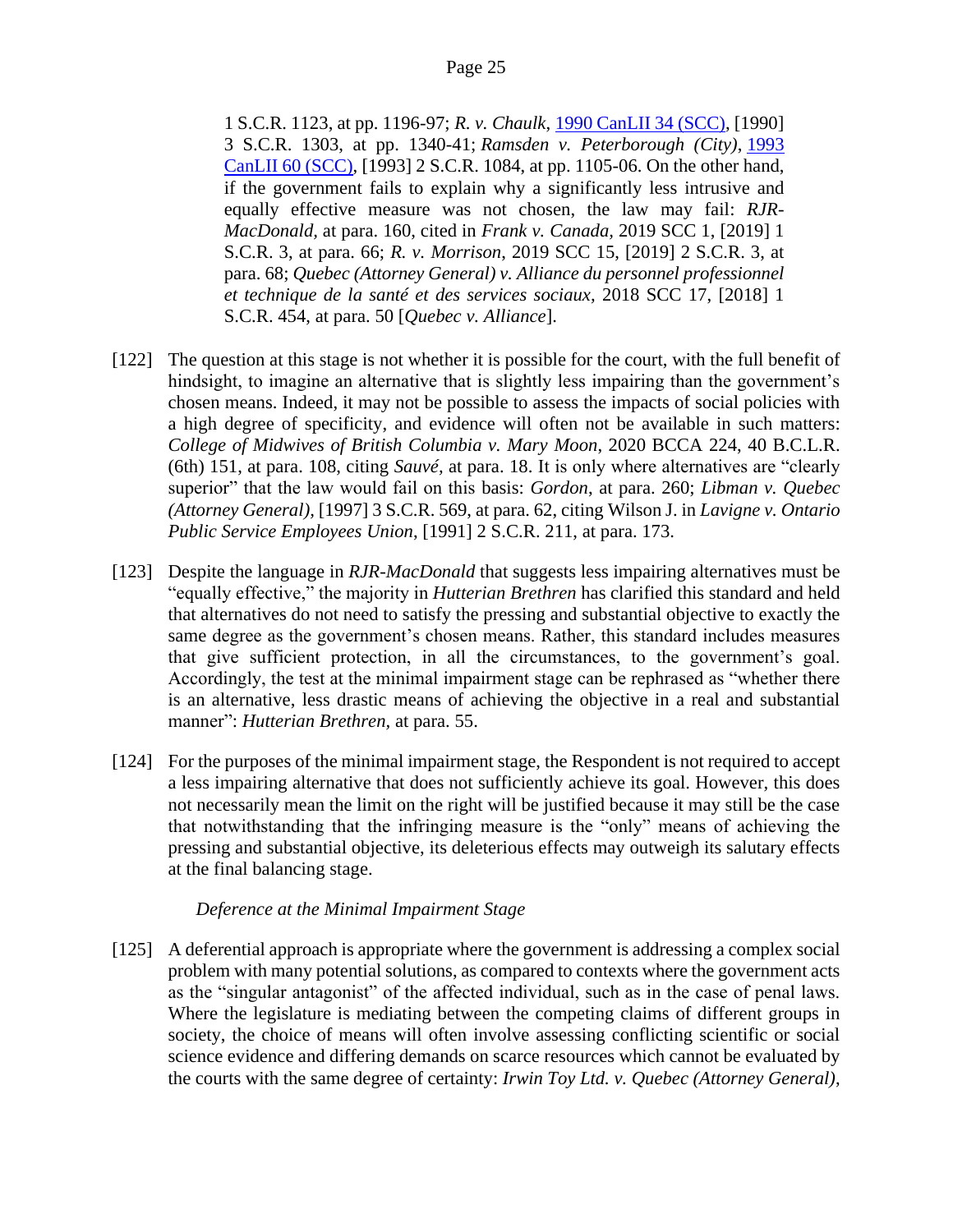[1989] 1 S.C.R. 927, at para. 81; *Hutterian Brethren*, at para. 53. In these circumstances, the question is "whether the government had a reasonable basis, on the evidence tendered" for concluding that its chosen means impaired the right as little as possible given the government's pressing and substantial objective: *Irwin Toy,* at para. 82.

[126] While financial considerations alone are not sufficient to justify an infringement of *Charter*  rights, courts have held that they are relevant to determining the standard of deference owed at the minimal impairment stage: *Reference re Remuneration of Judges of the Provincial Court (P.E.I.)*, [1997] 3 S.C.R. 3, at para. 283.

*Evidence at the Minimal Impairment Stage*

- [127] Although some deference to the legislature will be warranted, evidence will "generally" be required in order to justify an infringement under s. 1 of the *Charter*: *Oakes,* at para. 68. Common sense and logical inferences can supplement the evidence, but as the Court has cautioned, deference must not be substituted for the "reasoned demonstration" required by s. 1: *Sauvé*, at para. 18.
- [128] Courts will typically look to evidence that the government explored options other than the impugned measure and evidence supporting its reasons for rejecting those alternatives. The government may adduce evidence that it consulted with affected parties in order to demonstrate that it explored a range of options, though there is no requirement that the government engage in consultation before legislating: *Health Services and Support – Facilities Subsector Bargaining Association v. British Columbia, 2007 SCC 27, [2007] 2* S.C.R. 391, at para. 157. The government might also adduce evidence to show that the less impairing alternatives proposed are not likely to achieve the government's objectives or are otherwise not workable, or that the proposed alternatives are not in fact less impairing.
- [129] Although claimants will typically argue for particular alternatives, the burden remains on the government, and claimants do not necessarily need to definitely prove the effectiveness of proposed alternatives: *Carter v. Canada (Attorney General)*, 2015 SCC 5, [2015] 1 S.C.R. 331, at para. 119.
- [130] Where the infringing measure is predicated on the existence of a specific problem, the court may look to evidence that the problem exists or that existing tools are ineffective in order to justify the imposition of the infringing measure. For example, in *Quebec v. Alliance*, a majority of the Supreme Court held that amendments to Quebec's pay equity legislation were not minimally impairing. The objective of the new provisions was to encourage employer compliance, but the Court held that Quebec had failed to adduce evidence of meaningful efforts to enforce compliance, such as through stricter enforcement of the existing offence provisions in the legislation, without resorting to a rights infringement. Without evidence that enforcement efforts had been ineffective, the government failed to discharge its burden at that stage.
- [131] Overall, while the approach to the minimal impairment stage is deferential, the government is typically required to demonstrate a reasonable basis, on the evidence, for concluding that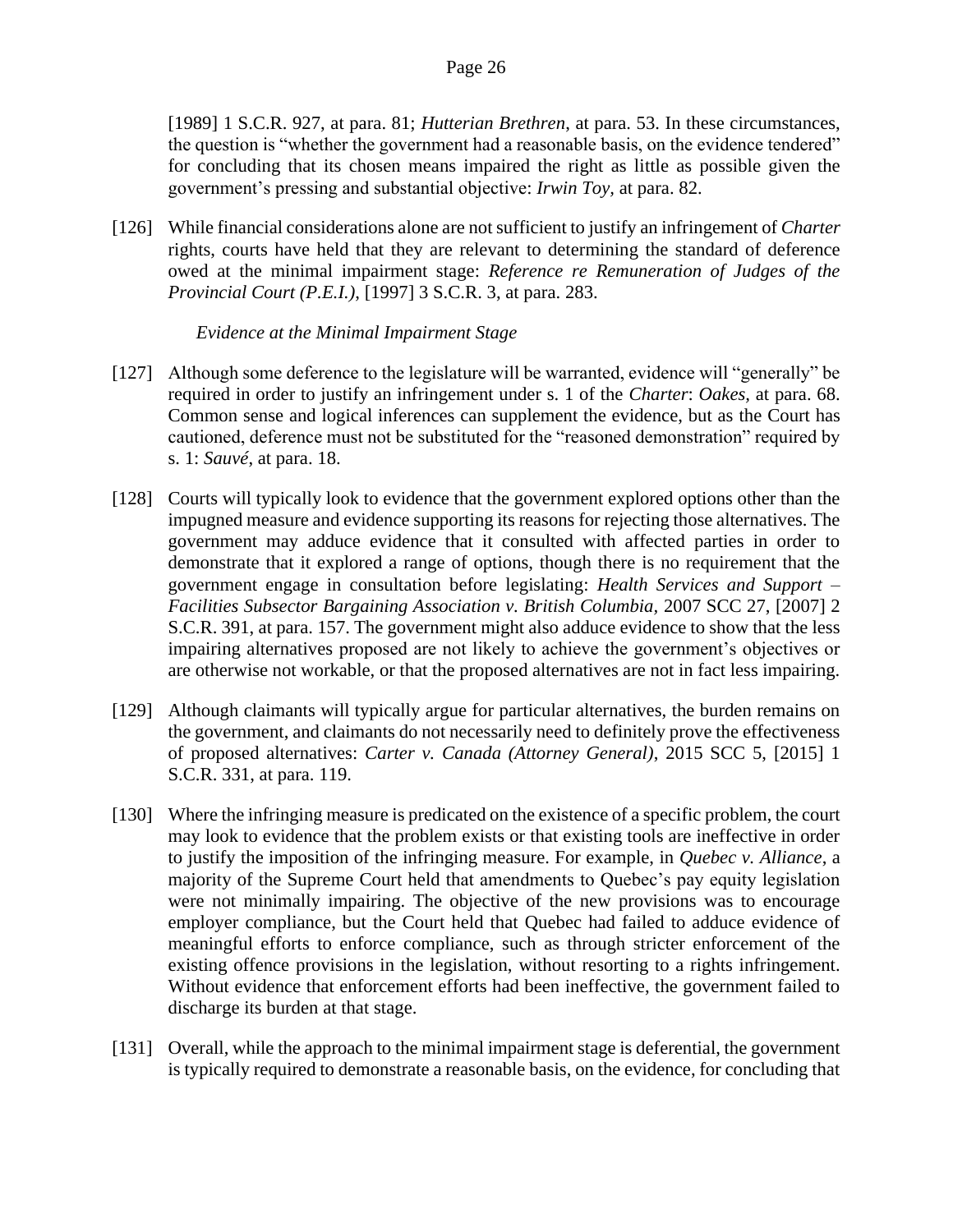its chosen means were minimally impairing and that it had sound reasons for rejecting proposed alternatives.

(b) Is the MPT Minimally Impairing of the Applicants' Section 15 Rights?

# *(i) A high degree of deference is appropriate*

[132] Several factors support taking a highly deferential approach to Ontario's choice of the MPT requirement as its chosen means to address student achievement in math. This objective is a somewhat complex social issue and it could be said that the legislature was mediating between competing societal interests, namely, the interests of students and broader society in the quality of the public education system and the equality rights of teacher candidates. In respect of some of the proposed alternatives, as the Respondent has suggested, it has also taken into account the interests of school administrators and their need for flexibility, and the interests of Faculties of Education in their autonomy. The government's approach also rests on complex social science evidence regarding math pedagogy and the impacts of standardized testing on student achievement. These factors all point towards deference to the legislature's choices.

# *(ii) There is a reasonable basis for the existence of a problem*

- [133] The Applicants argued at the pressing and substantial objective stage that the Respondent has not established the existence of a problem or "crisis" with Ontario students' math scores. As noted above, where there is no demonstrated problem or evidence that existing means have proven ineffective, it may be difficult for the government to justify an infringement of *Charter* rights: *Quebec v. Alliance,* at paras. 50-51.
- [134] In this case, the government's conclusion that declining EQAO scores provided sufficient cause for concern is entitled to deference. Although there is some evidence to the contrary, such as that Ontario students have continued to perform reasonably well on PISA assessments compared to other OECD countries, there is still a reasonable basis, supported by evidence, to conclude that scores were declining and some response was necessary.

*(iii)There was some effort to mitigate the impact of the MPT*

- [135] The Respondent is making efforts to respond to the negative impacts of the MPT on diversity, such as screening questions for bias and allowing unlimited rewrites. Those efforts weigh in its favour. While the parties disagree about whether the government has gone far enough, overall, the record suggests that the government was alive to equity issues.
- [136] However, the Respondent's efforts to address equity issues related to the MPT fail to address the Applicants' argument that there are less impairing means that do not adversely impact racialized teacher candidates. The Respondent cannot discharge its burden by imposing an option which breaches equality rights, and then make some effort to mitigate the negative effects, if options are available that would not breach equality rights in the first place.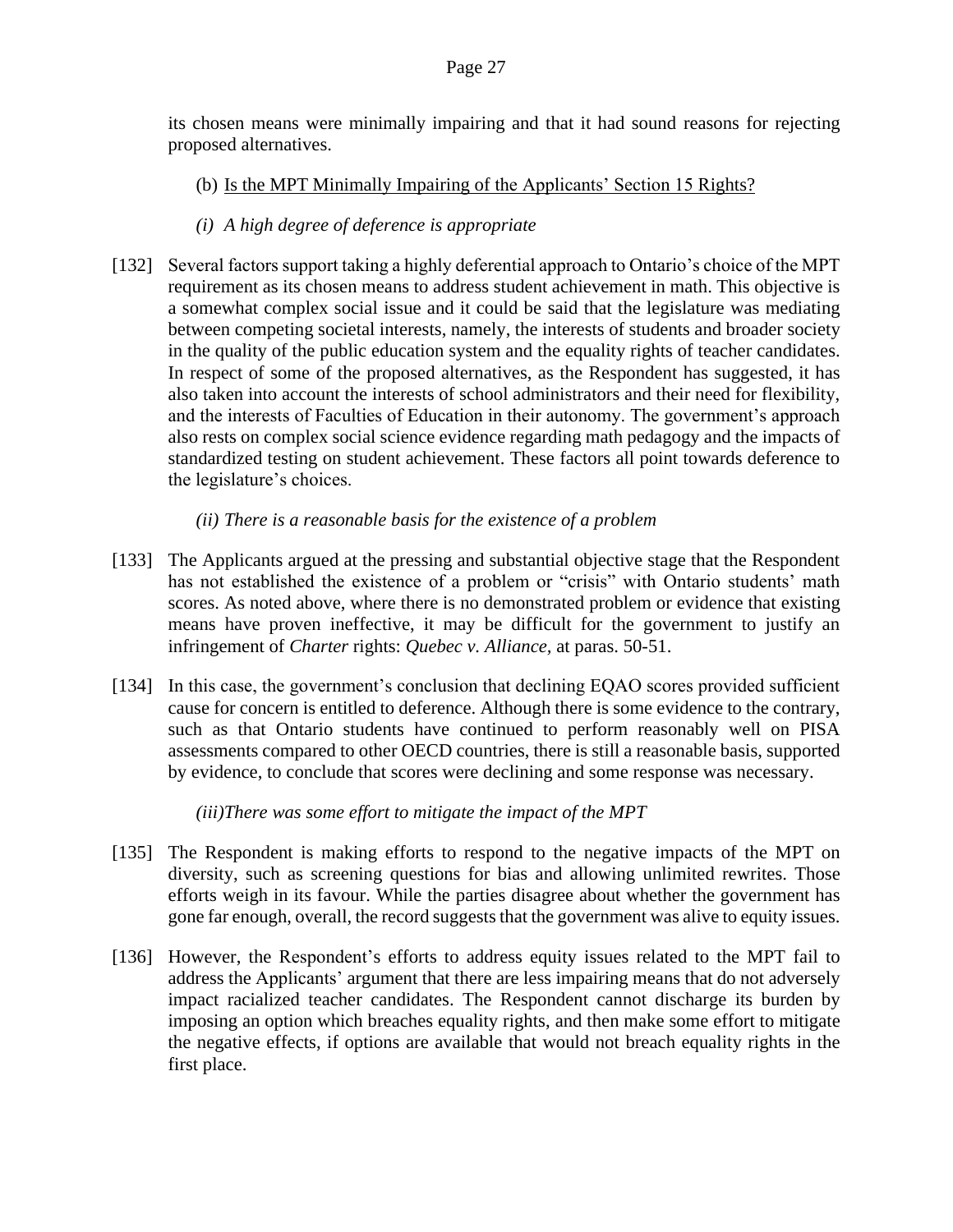## *(iv)An admissions test is unlikely to be less impairing*

[137] The Respondent's argument that alternatives such as imposing an admissions test to enter B.Ed. programs would not impair equality rights any less is a constitutionally valid reason for rejecting this option. While the bulk of the evidence focuses on the diversity impacts of standardized testing at the licensure stage, it would be reasonable to extend those findings to standardized testing at the admissions stage to conclude that such tests would be no less impairing than the MPT.

## *(v) A math course requirement is likely effective and less impairing*

- [138] The Applicants submit that mandating math courses in B.Ed. programs would be a more effective measure that would also be less impairing of equality rights. The evidentiary record supports the Applicants' assertion.
- [139] The EQAO recommended that increasing the quality and quantity of required mathematics courses at the pre-service (ITE) level would be one of the most helpful steps toward improving student outcomes, whereas standardized teacher testing could have a negative impact on racial diversity within the teacher pool.
- [140] Requiring a math course during the B.Ed. program was also one of the recommendations in the Fields Brief, authored by a number of experts including the Respondents' expert, Dr. Kajander. We disagree with the Respondent's position that the recommendations of the Fields Brief are irrelevant. The recommendations were aimed at ensuring that teachers have the requisite mathematical understanding to be effective in the classroom – the very objective of the MPT. Moreover, Dr. Kajander's evidence was that to improve teachers' mathematical competence, it was necessary to impose consistency in the mathematical requirements at the B.Ed. level. At the very least, the burden on the Respondent required that it give evidence as to why this less impairing option would not meet the objective of improving student math achievement. The data shows that in Quebec, where students receive more instruction in mathematics and where there are higher math requirements for entry to the B.Ed. program, students outperform all other Canadian provinces in mathematics.
- [141] The Respondent relies on the likelihood that the MPT requirement will encourage teacher candidates to pursue math courses prior to licensing to justify adopting the MPT. We would agree that, if candidates take math courses in order to be able to pass the MPT, it is rationally connected to the goal of enhancing teacher mathematical knowledge and confidence as effective teachers of mathematics. However, the same goal would be more directly served by introducing a math course requirement in B.Ed. programs. Dr. Kajander's opinion that the MPT enhances teacher mathematics competence and confidence is predicated on the likelihood that teacher candidates, especially math-avoidant candidates, will take math courses to prepare for the test. If a math course was required at the ITE level, the same would be achieved without the MPT, thus undermining the basis for her support of the MPT.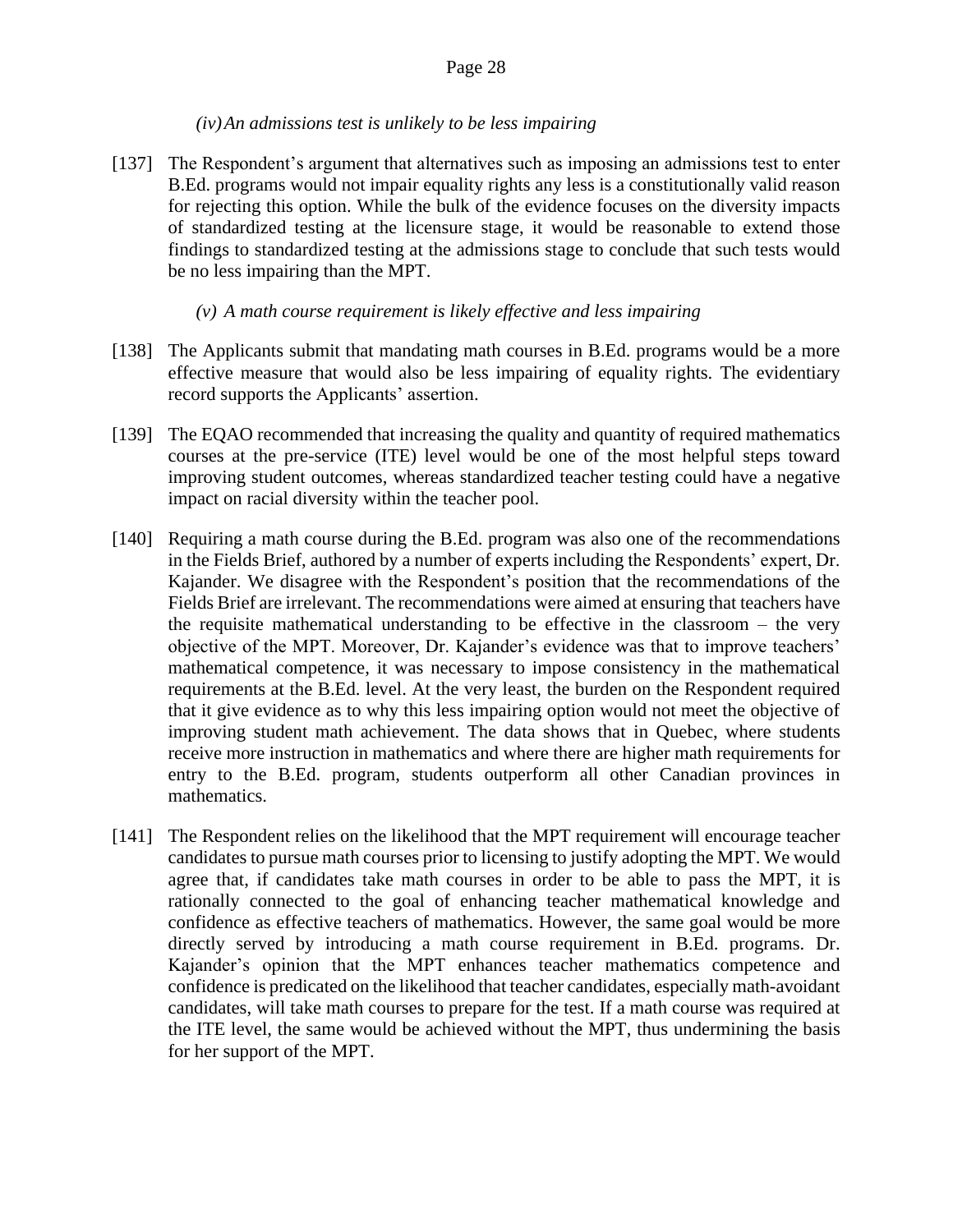- [142] Compared to the MPT requirement, requiring a math course for B.Ed. programs would be significantly less impairing of equality rights. There is a plethora of evidence in the record highlighting the disproportionate impacts of standardized testing based on race, including statistical evidence to this effect with respect to the MPT specifically. In contrast, there is no evidence to suggest that these negative diversity impacts would exist in the context of a mandatory math course (i.e. that racialized teacher candidates might disproportionately fail these math courses), and we do not think such an inference can be made on the basis of logic or common sense.
- [143] The Respondent relies upon supports at the B.Ed. level ("as each institution sees fit") to remediate disadvantages for racialized candidates taking the MPT. There is no explanation for why those supports would not also be available if math was required and taught during the B.Ed. or during the 3 to 4 years of university required to qualify to enter the B.Ed.
- [144] The Respondent has adduced some evidence that a math course requirement was not pursued out of concern that it would interfere with the institutional autonomy of universities' Faculties of Education. While some deference is owed to the government in balancing the competing interests of stakeholders, some loss of autonomy for Faculties of Education by mandating a math course is not a concern that should outweigh the equality rights of teacher candidates. This is not a case where pursuing an alternative that is less impairing of the claimants' rights would have negative consequences for the *Charter* rights of another group in society.
- [145] The affidavit of Dr. Kajander points out that not all universities have a suitable math course, and that courses take time and resources to develop and implement. The case law has confirmed that the allocation of scarce resources can be an appropriate consideration and that when considering less impairing alternatives, courts should be mindful that the legislature does not have unlimited funds to pursue its objectives: *Reference re Remuneration of Judges of the Provincial Court (P.E.I.)*, at para. 283. Practical and resource-based barriers to implementing a math course requirement could in theory justify disregarding this as an alternative, but we do not find these are established on the record in this case. The evidence is that Faculties of Education are being required to add math courses and supports to address the MPT in any event. Overall, we find the Respondent's explanation for rejecting this less impairing alternative to be vague and insufficiently supported by the record.
- [146] Another option proposed by the Applicants is to wait to see the effect of the other parts of the four-year math strategy set out above. The Respondent has not offered a reason for not doing this.
- [147] We have concluded that Ontario has not discharged its burden of showing the MPT to be minimally impairing. There were reasonably available alternatives that on their face appear to be less impairing and at least as effective as the MPT in achieving the goal of improving student achievement in math. These alternatives include requiring a minimum number of hours of math instruction or a math course in B.Ed. programs, requiring an undergraduate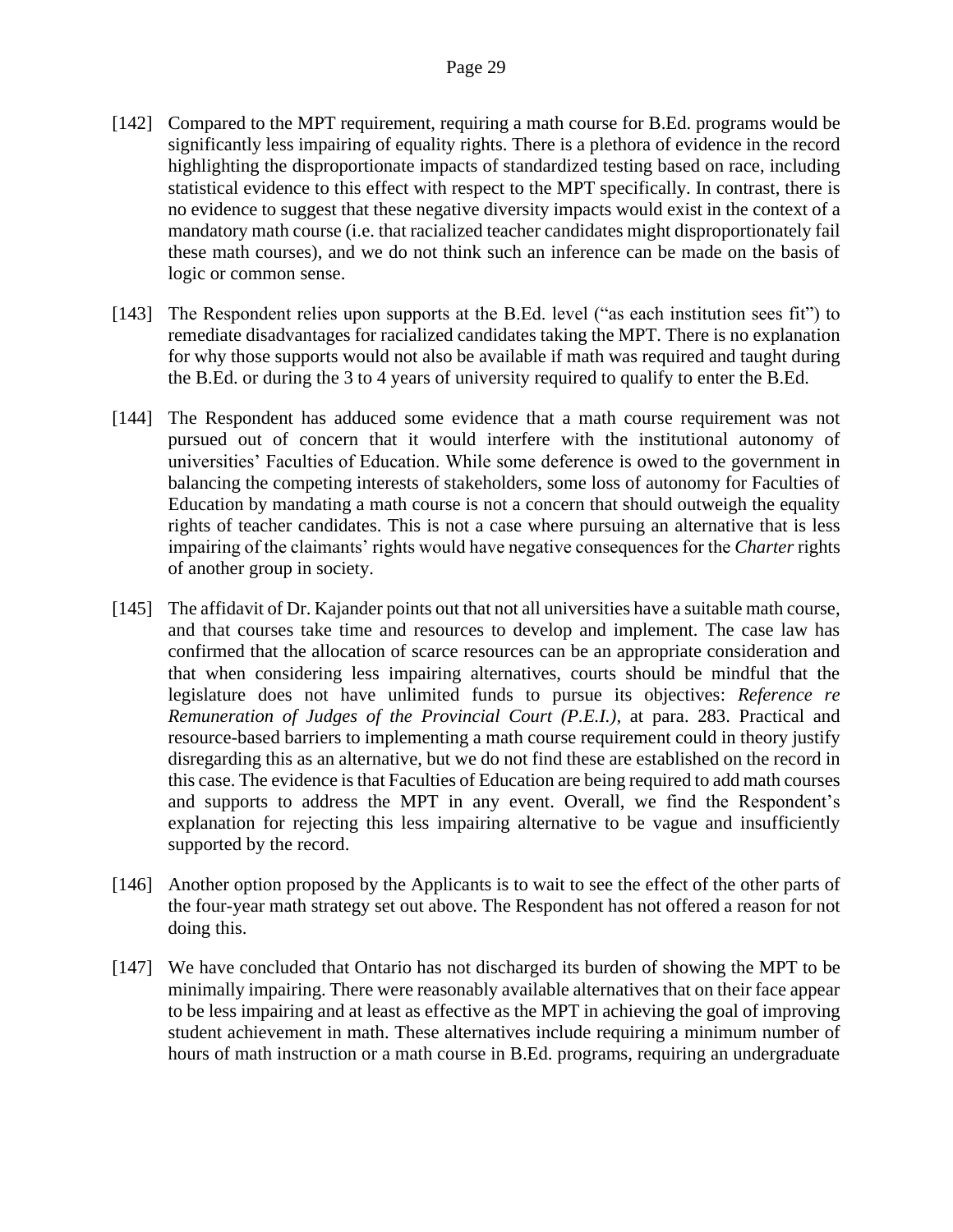math course as an admissions requirement for B.Ed. programs or waiting to see the effect of the other parts of the four-year math strategy.

[148] The MPT requirement accordingly fails on the basis that it is not minimally impairing. We nonetheless go on to consider the final balancing stage.

## Do the benefits of the MPT outweigh any deleterious effects?

[149] The final stage of *Oakes* requires that the salutary effects of the impugned law – typically with reference to the anticipated attainment of the asserted legislative objective – outweigh its deleterious effects. This allows for a broader assessment of whether the benefits of the impugned law in terms of public good are worth the costs of the rights limitation. In *JTI-Macdonald*, the Court stated, at para. 45:

> This inquiry focuses on the practical impact of the law. What benefits will the measure yield in terms of the collective good sought to be achieved? How important is the limitation on the right? When one is weighed against the other, is the limitation justified?

## (a) Salutary Effects

[150] While there is no evidence of a crisis with Ontario students' math scores, EQAO scores have declined, which the Respondent sought to address by the imposition of the standardized licensing test, the MPT. Whether there is a positive correlation between teacher competency scores and student performance or a weak correlation only, a key benefit of the MPT relied upon by the Respondent is that it encourages math-avoidant teacher candidates to sign up for a mathematics course and to improve their confidence in math. This in turn encourages Faculties of Education to strengthen learning opportunities in math. We accept this as a salutary effect towards the goal of improving Ontario students' math performance.

## (b) Deleterious effects

- [151] The academic literature consistently sets out the serious impacts of teacher licensure testing on diversity. The finding of the EQAO was that standardized teacher testing has a serious impact on racial diversity within the teacher pool. The literature review concluded that mandated assessments take the role of a biased barrier rather than a screen for quality. It noted that multiple studies have found that the pass rate on common teacher competency tests are significantly lower for people of colour than for White applicants. The EQAO posited that reducing the pool of diverse teacher applicants has the unintended consequence of lowering average teacher quality in vulnerable, high-poverty and rural districts.
- [152] Canadian schools have proportionally many more students of colour than there are educators of colour, and the gap between the groups appears to be widening: J. Ryan, K. Pollock & F. Antonelli, "Teacher Diversity in Canada: Leaky Pipelines, Bottlenecks and Glass Ceilings" (2009) 32:3 Can. J. Education 591, at p. 599. Racialized students benefit from being taught by racialized teachers, according to the unchallenged evidence in the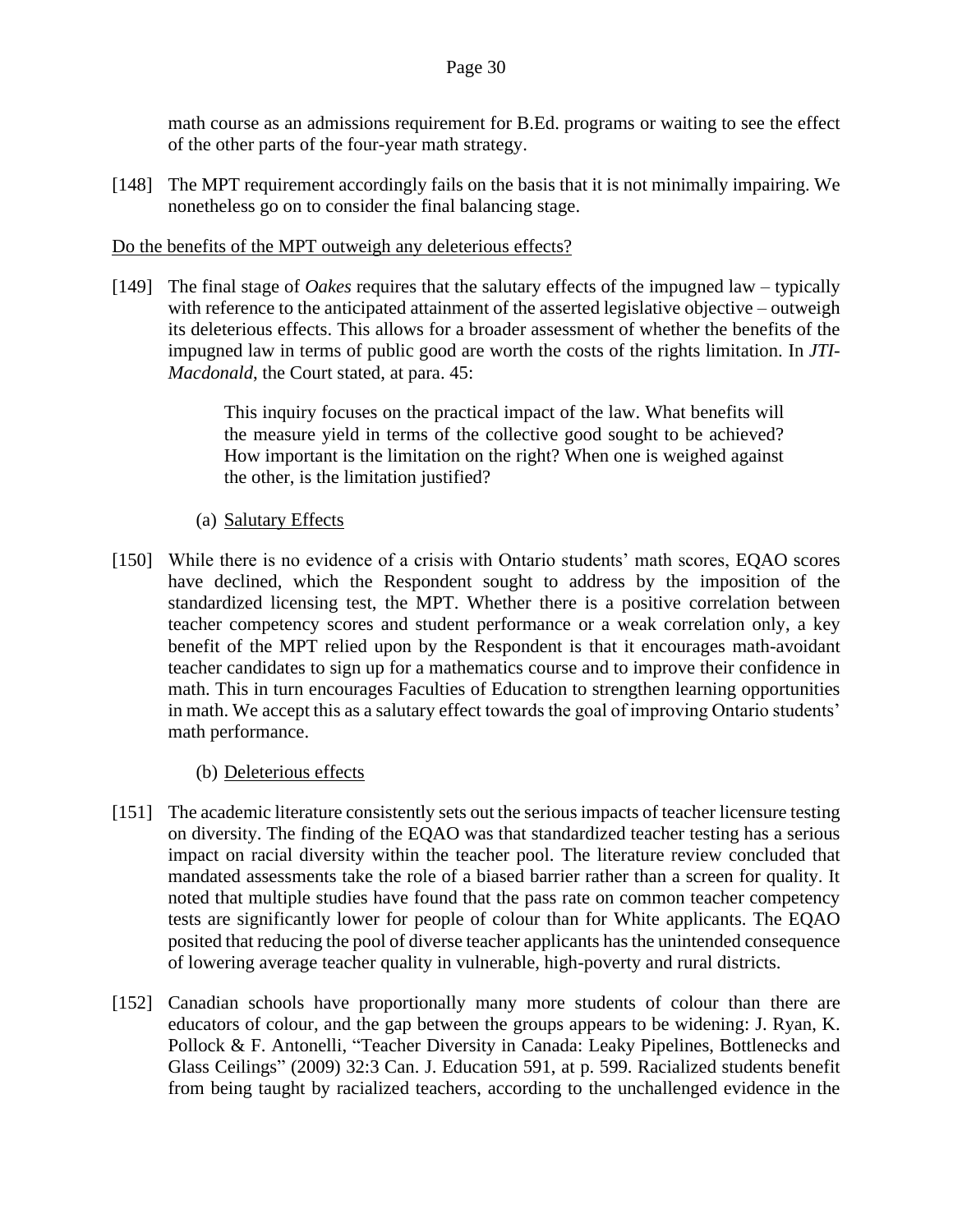EQAO Literature Review and Dr. Reid's report. The concern is that the effect of the MPT will be to exclude racialized teacher candidates and exacerbate the trend of dediversification that has been occurring in Ontario schools.

- [153] The EQAO Literature Review found that teacher licensure tests may cause more harm than good and often do not meet their goal of improving student learning. The Respondent's experts do not dispute the existence of racial disparities in the rates at which teacher candidates pass or fail standardized tests.
- [154] The data from the MPT confirms these studies. The demographic data from both the Field Test and the official MPT results show statistically significant differences in success rates based on race.
- [155] The deleterious effect on diversity is somewhat ameliorated by the success rate on second and third attempts at the MPT. However, the cost of retaking the MPT, in time and money, will impact those who are least likely to be able to afford it. The Respondent has given no undertaking that, going forward, students will not have to pay to retake the MPT. Moreover, racialized teacher candidates should not have to keep retaking the MPT when other options exist that would achieve the objective without impairing anyone's rights.
- [156] In conclusion, the MPT's deleterious effect of the breach of equality rights outweighs the salutary effect of encouraging teacher candidates and Faculties of Education to focus more on math skills. The objective could be achieved directly by introducing math course requirements for admissions to B.Ed programs or in B.Ed programs themselves. This would be significantly less impairing of equality rights and at least as efficacious in furthering the objective of improving student achievement in math.
- [157] Accordingly, the Respondent has failed to demonstrate that the MPT is a reasonable and justifiable limit on the Applicants' equality rights under s. 1.

## **Does Ontario Owe the Applicants a Duty of Procedural Fairness?**

- [158] The Applicants submit that the duty of procedural fairness was breached because the consultations with stakeholders did not include teacher candidates. The Applicants provide no case law to support a duty of procedural fairness in the context of professional certification requirements imposed by regulation.
- [159] The case law clearly supports the conclusion that the duty of procedural fairness only accords participation rights in respect of certain administrative decisions that are not legislative in nature: *Greenpeace Canada (2471256 Canada Inc.) v. Ontario (Minister of the Environment, Conservation and Parks),* 2021 ONSC 4521 (Div. Ct.), 157 O.R. (3d) 497, at para. 84. First, there is no duty of procedural fairness in respect of legislative processes. The government is under no obligation to provide participatory rights in the creation of an instrument mandated by regulation unless a statute so requires: *Martineau v. Matsqui Institution (No. 2),* [1980] 1 S.C.R. 602, at p. 628. Second, in the administrative law context, a right to consultation arises only when a legitimate expectation of consultation has been created by an unambiguous representation that a specific process will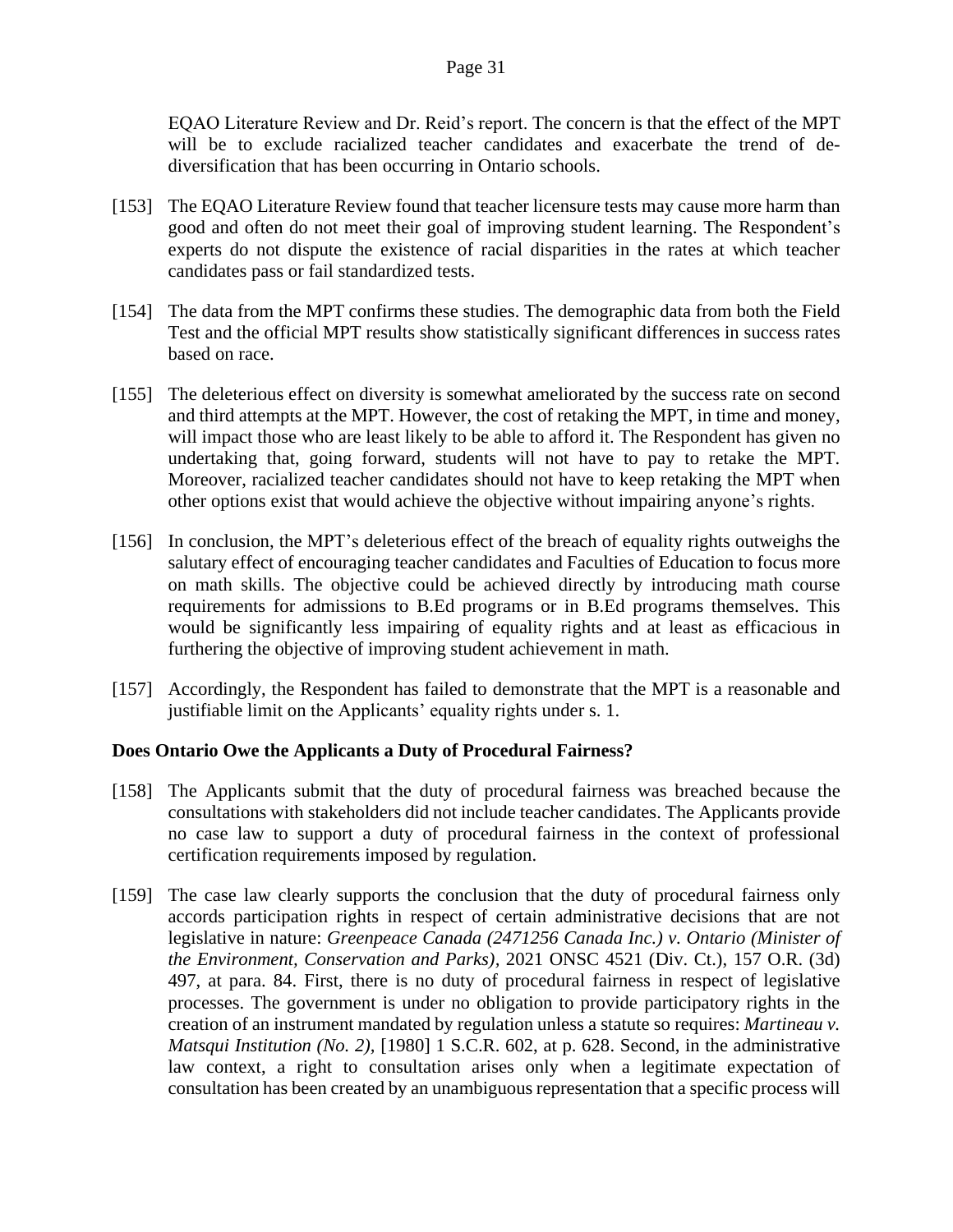be followed: *Canada (Attorney General) v. Mavi,* 2011 SCC 30, [2011] 2 S.C.R. 504, at para. 68. There is no such representation in the evidence here.

[160] Accordingly, while consultation with teacher candidates would have been desirable, there is no duty of procedural fairness owed in these circumstances.

#### **What Is the Appropriate Remedy?**

- [161] A declaration will issue that the Mathematics Proficiency Test and the legislative provisions that create it infringe s. 15 of the *Canadian Charter of Rights and Freedoms* and the infringement cannot be justified under s. 1. Specifically, the *Proficiency in Mathematics* regulation (O. Reg 271/19), as amended, and s. 18(1)(c) of the *Ontario College of Teachers Act*, 1996, S.O. 1996, c.12 are of no force or effect.
- [162] A declaration will issue that the Ontario College of Teachers shall grant certification to teacher candidates who have not passed the Mathematics Proficiency Test (or shall grant full certification in the case of teacher candidates whose certification is conditional on passing the Mathematics Proficiency Test) but have otherwise met all other certification requirements.

#### **Is This An Appropriate Case to Award Special Costs?**

[163] The Applicants seek an award of \$150,000 in special costs. The criteria for special costs is set out in *Carter v. Canada (Attorney General),* at para. 140*:*

> [140] In our view, with appropriate modifications, this test serves as a useful guide to the exercise of a judge's discretion on a motion for special costs in a case involving public interest litigants. First, the case must involve matters of public interest that are truly exceptional. It is not enough that the issues raised have not previously been resolved or that they transcend the individual interests of the successful litigant: they must also have a significant and widespread societal impact. Second, in addition to showing that they have no personal, proprietary or pecuniary interest in the litigation that would justify the proceedings on economic grounds, the plaintiffs must show that it would not have been possible to effectively pursue the litigation in question with private funding. In those rare cases, it will be contrary to the interests of justice to ask the individual litigants (or, more likely, pro bono counsel) to bear the majority of the financial burden associated with pursuing the claim.

[164] The Respondent opposes the award of special costs on the basis that none of the factors set out by the Supreme Court in *Carter* to award special costs are met. Other than submitting that the factors for special costs have not been met and that the application should be dismissed with no costs, the Respondent makes no submissions on the quantum of costs that should be awarded to the Applicants as the successful party.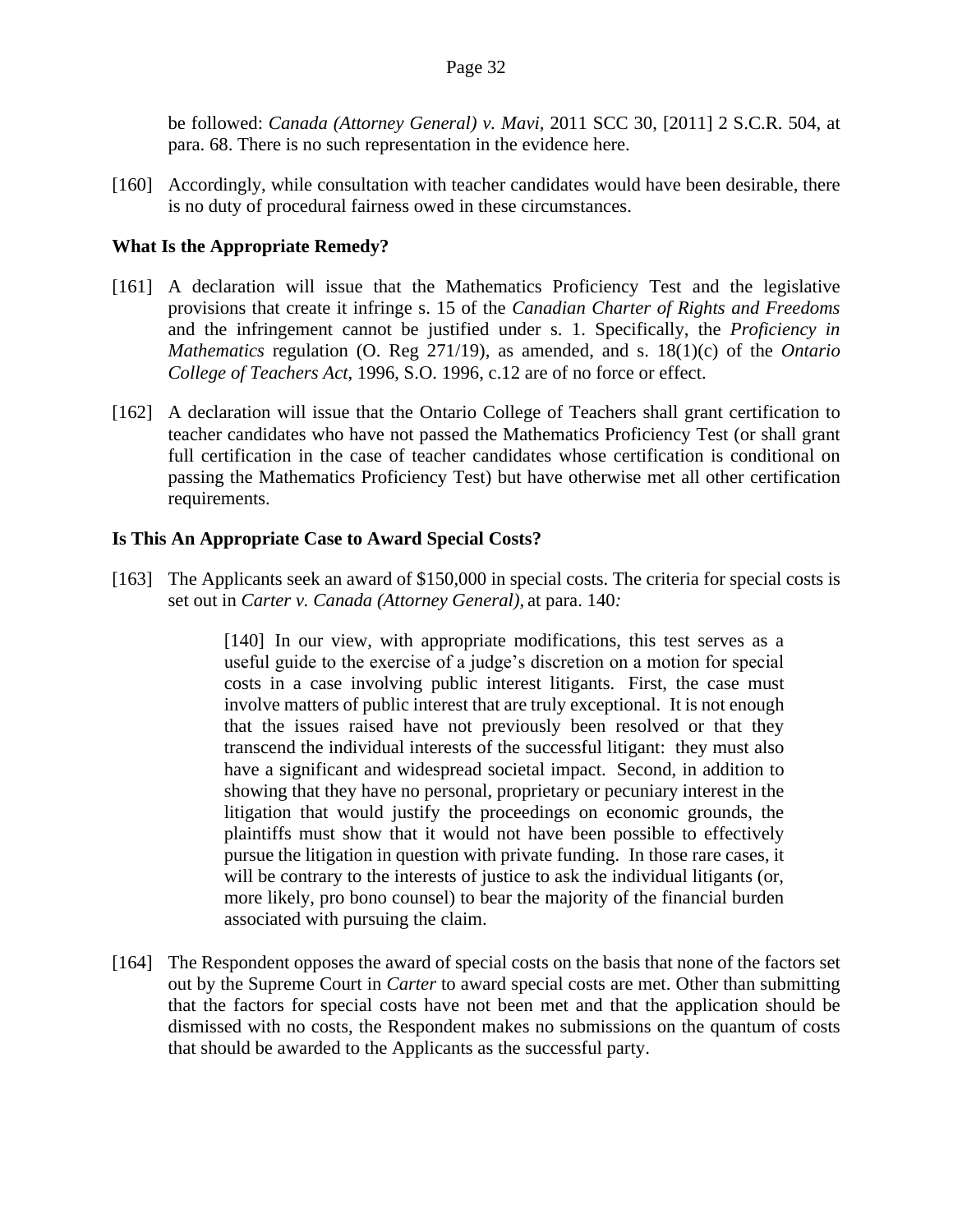- [165] We agree that the criteria set out in *Carter* is not met in this case. While there are issues of public importance in this case, the matters do not rise to the level of being truly exceptional or of having a significant and widespread societal impact. Further, it cannot be said that the Applicants have no pecuniary interest in the litigation or that it would not have been possible to effectively pursue the litigation with private funding.
- [166] As the successful party, the Applicants are entitled to their costs. The Applicants' cost outline shows partial indemnity costs of approximately \$90,000. We consider that a reasonable amount for the unsuccessful party to pay, proportionate to the complexity and importance of the issues, and fix costs accordingly.

#### **Conclusion**

- [167] The application for judicial review is granted. The following relief is ordered:
	- (a) The Mathematics Proficiency Test violates s. 15(1) of the *Charter*, is not justified under s. 1, and is unconstitutional;
	- (b) O. Reg. 271/19, Proficiency in Mathematics, as amended, under the *Ontario College of Teachers Act, 1996*, S.O. 1996, c.12 is unconstitutional and of no force and effect;
	- (c) Paragraph s. 18(1)(c) of the *Ontario College of Teachers Act*, 1996, S.O. 1996, c.12 is unconstitutional and of no force or effect;
	- (d) The Ontario College of Teachers shall grant certification to teacher candidates who have not passed the Mathematics Proficiency Test (or shall grant full certification in the case of teacher candidates whose certification is conditional on passing the Mathematics Proficiency Test) but who have otherwise met all other certification requirements; and
	- (e) The Respondent shall pay the Applicants \$90,000 in costs of the application.

 $\sqrt{a}$  ocesso  $\sqrt{a}$ Backhouse J.

 $\mathcal{A}$ . Il proven

Nishikawa J.

I agree

Tzimas J.

**Released:** December 17, 2021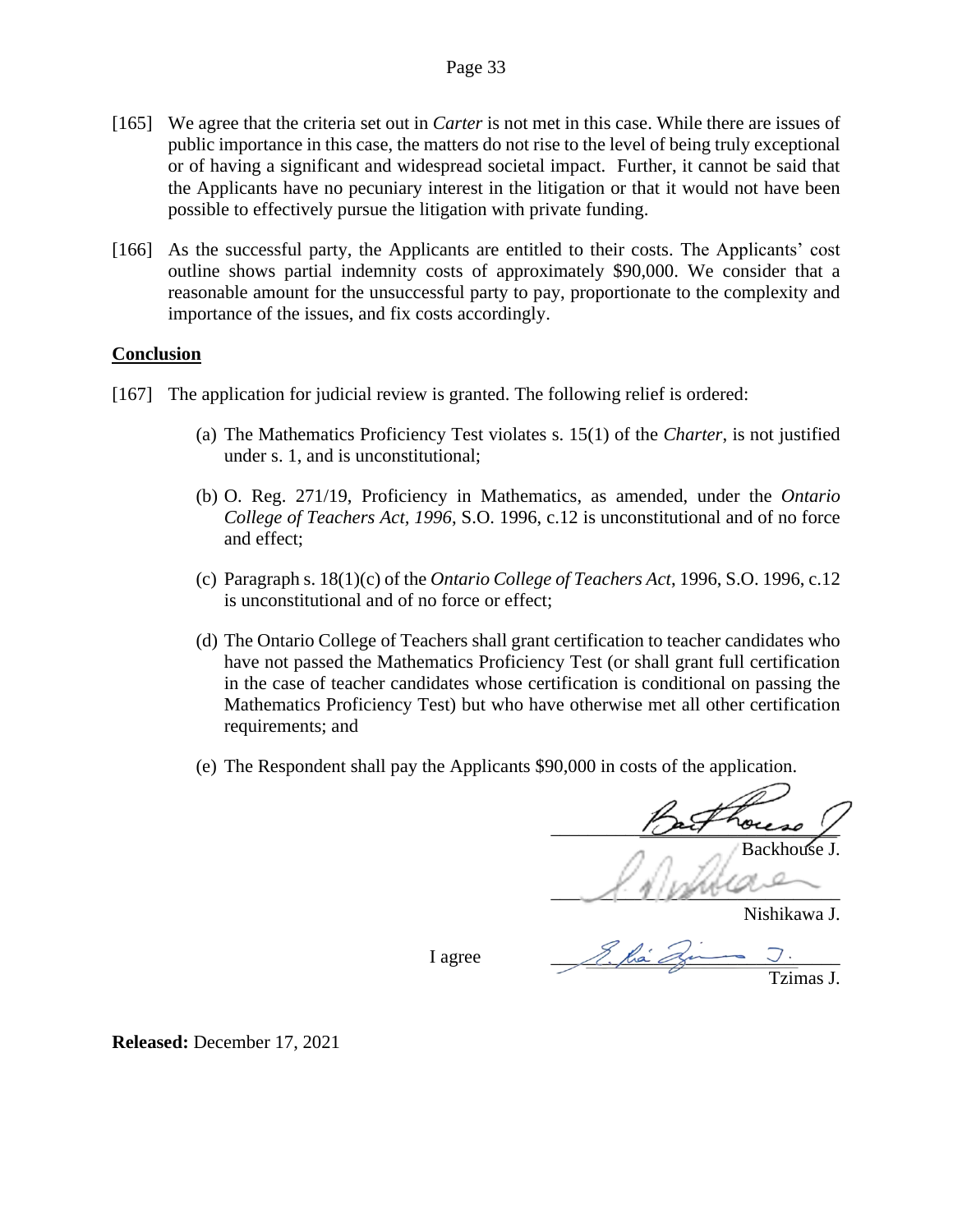# **Appendix "A" – EQAO Summary of Demographic Data for the MPT Field Test**

The following data is excerpted from the EQAO's summary of the demographic questionnaire results for the MPT Field Test, administered between February 18 and March 7, 2020, and consists of those portions involving ethno-racial data.

|                     |        | <b>Ethno-racial identity</b> |         |       |                |                      |          |                |        |                 |               |       |       |  |  |
|---------------------|--------|------------------------------|---------|-------|----------------|----------------------|----------|----------------|--------|-----------------|---------------|-------|-------|--|--|
|                     |        |                              |         |       |                |                      |          |                |        |                 |               |       |       |  |  |
| <b>Outcome</b>      | Freg/% | Choose<br>not to<br>answer   | African | Asian | Carib-<br>bean | <b>Not</b><br>listed | European | Indige<br>nous | Latino | Middle-<br>east | Multi-<br>ple | White |       |  |  |
| Not yet             | Count  | 48                           | 37      | 51    | 5              | 2                    | 79       | 10             | 8      | 10              | 22            | 167   | 439   |  |  |
| successful          | Column | 16%                          | 42%     | 13%   | 29%            | 17%                  | 16%      | 30%            | 28%    | 26%             | 24%           | 13%   | 16%   |  |  |
|                     | %      |                              |         |       |                |                      |          |                |        |                 |               |       |       |  |  |
| Successful          | Count  | 244                          | 52      | 352   | 12             | 10                   | 400      | 23             | 21     | 28              | 71            | 1,075 | 2,288 |  |  |
|                     | Column | 84%                          | 58%     | 87%   | 71%            | 83%                  | 84%      | 70%            | 72%    | 74%             | 76%           | 87%   | 84%   |  |  |
|                     | %      |                              |         |       |                |                      |          |                |        |                 |               |       |       |  |  |
| <b>Column total</b> |        | 292                          | 89      | 403   | 17             | 12                   | 479      | 33             | 29     | 38              | 93            | 1,242 | 2,727 |  |  |

#### **6.1 Relationship between Ethno-Racial Identity and Outcome**

#### **Frequency Missing = 9**

 $\chi$ 2 = 68.8249 (df=9, p=<0.0001); Cramer's V=0.1589

Note: Includes only those field-test takers who responded to the identity-based questionnaire. Category 'African' includes those who responded as having a Black, African-Northern, African-Eastern, African-Western, African-Middle ethno-racial identities. 'Caribbean' includes those with African-Caribbean and Indo-Caribbean identities. 'Asian' includes those who responded as having an Asian, Asia-Eastern, Asia-Central, Asia-Southern, Asia-South Eastern ethno-racial identities. 'European' includes those with Europe-Eastern, Europe-Northern, Europe-Southern, and Europe-eastern ethno-racial identities. 'Middle east' includes those with Asia-Western identities.

## **6.2 Relationship between Ethno-Racial Identity, Language and Outcome**

|                                 |                   |     |                       | French |              |            | English + French |                       |     |       |                   |     |                       |     |       |
|---------------------------------|-------------------|-----|-----------------------|--------|--------------|------------|------------------|-----------------------|-----|-------|-------------------|-----|-----------------------|-----|-------|
| <b>Ethno-racial</b><br>identity | <b>Successful</b> |     | Not yet<br>successful |        | <b>Total</b> | Successful |                  | Not yet<br>successful |     | Total | <b>Successful</b> |     | Not yet<br>successful |     | Total |
|                                 | #                 | %   | #                     | %      | #            | #          | %                | #                     | %   | #     | #                 | %   | #                     | %   | #     |
| White                           | 1,410             | 86% | 234                   | 14%    | 1,644        | 65         | 84%              | 12                    | 16% | 77    | 1,475             | 86% | 246                   | 14% | 1,721 |
| <b>Non-White</b>                | 526               | 82% | 116                   | 18%    | 642          | 33         | 55%              | 27                    | 45% | 60    | 559               | 80% | 143                   | 20% | 702   |
| <b>No Response</b>              | 244               | 85% | 44                    | 15%    | 288          | 10         | 63%              | 6                     | 38% | 16    | 254               | 84% | 50                    | 16% | 304   |
| <b>Total</b>                    | 2,180             | 85% | 394                   | 15%    | 2,574        | 108        | 71%              | 45                    | 29% | 153   | 2,288             | 84% | 439                   | 16% | 2,727 |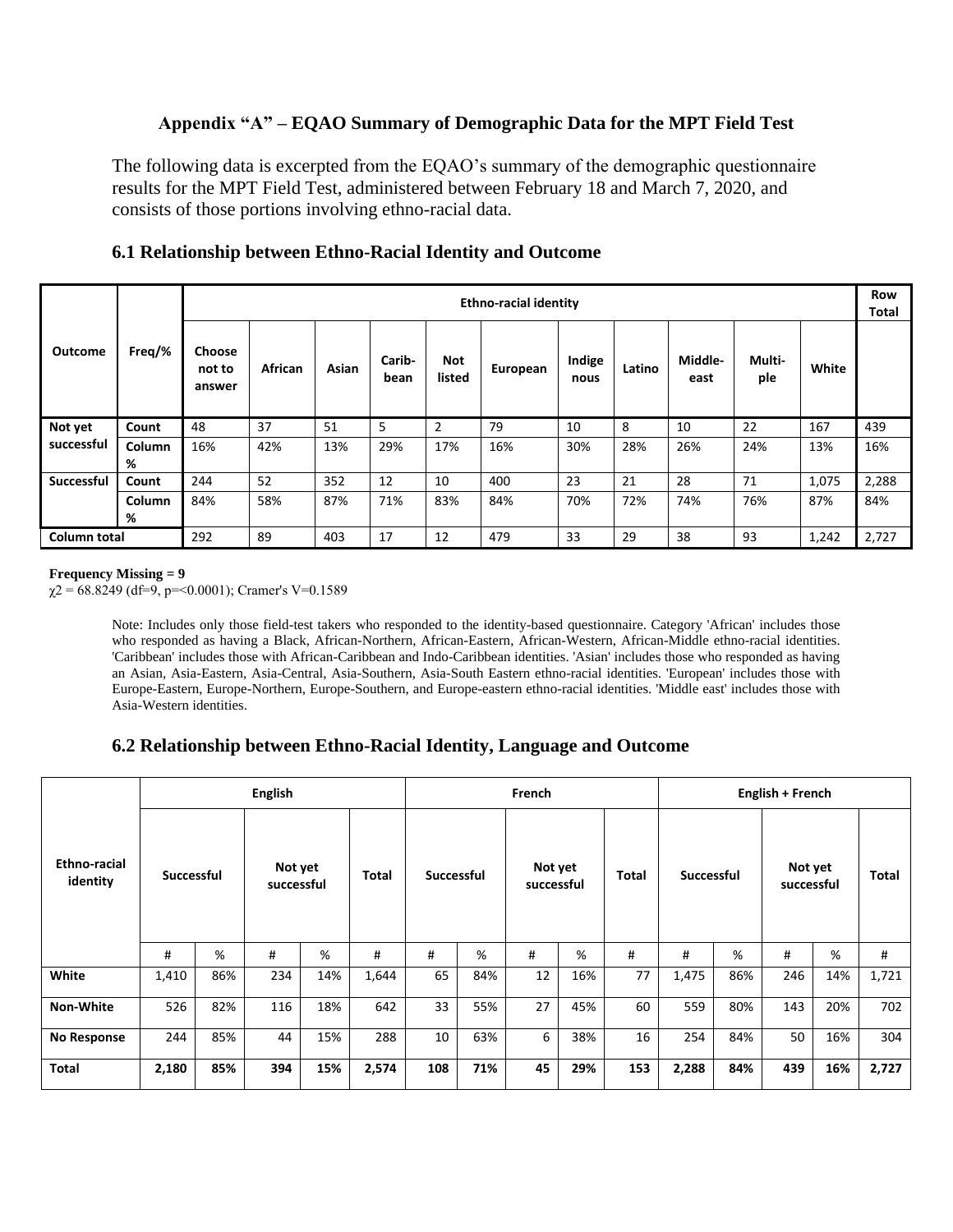#### Page ii

Note: Includes only those field-test takers who responded to the identity-based questionnaire. Category 'White' includes those who responded as having a White or European ethno-racial identity. 'Non-White' includes those with African, Asian, Caribbean, Latino, Middle Eastern and Multiple identities. 'No Response' includes those who responded having an ethno-racial identity not listed, and those who chose not to answer.

#### **Appendix "B" – EQAO Summary of Demographic Data for the MPT First Administration**

The following data and notes are excerpted from the EQAO's summary of the demographic questionnaire results from the First Administration of the MPT and consist of those portions that deal with race-based data.

## **Math Proficiency Test—2021:**

Analyses are based on the number of applicants who took the MPT between May 10 and June 26, 2021.

#### **Part 1 - Overall success rates by demographic characteristics**

*Table 7: MPT success rate by Race:*

| <b>Outcome</b> |             | <b>Black</b> | East/<br>South-<br>east<br>Asian | Indige<br>nous | Latinx | <b>Middle</b><br>Eastern | South<br><b>Asian</b> | White | Another<br>race<br>category | I prefer<br>not to<br>answer | Mix   | Row<br>Total |
|----------------|-------------|--------------|----------------------------------|----------------|--------|--------------------------|-----------------------|-------|-----------------------------|------------------------------|-------|--------------|
| Successful     | Count       | 116          | 170                              | 10             | 26     | 70                       | 118                   | 1593  | 29                          | 238                          | 83    | 2453         |
|                | Column<br>% | 70.3         | 92.39                            | 71.43          | 76.47  | 83.33                    | 84.89                 | 90.51 | 78.38                       | 80.95                        | 91.21 |              |
| Not yet        | Count       | 49           | 14                               | 4              | 8      | 14                       | 21                    | 167   | 8                           | 56                           | 8     | 349          |
| successful     | Column<br>% | 29.7         | 7.61                             | 28.57          | 23.53  | 16.67                    | 15.11                 | 9.49  | 21.62                       | 19.05                        | 8.79  |              |
| Column total   |             | 165          | 184                              | 14             | 34     | 84                       | 139                   | 1760  | 37                          | 294                          | 91    | 2802         |

 $\gamma$ 2 = 88.2642 (df=9, p= .0001); Cramer's V=0.1775

- Success rates differ significantly across race categories,  $\chi$ 2 (9, N=2802) = 88.2642, p= .0001.
- The majority of the MPT test takers identify as white (63%).
- Those who identify as East/Southeast Asian had the highest success rate (92%) on the MPT; while those who identify as Black or Indigenous had lower success rates (70% and 71%, for Black and Indigenous test takers, respectively).
- Differences need to be interpreted with caution given small numbers of some groups, for example, Indigenous and Latinx test takers.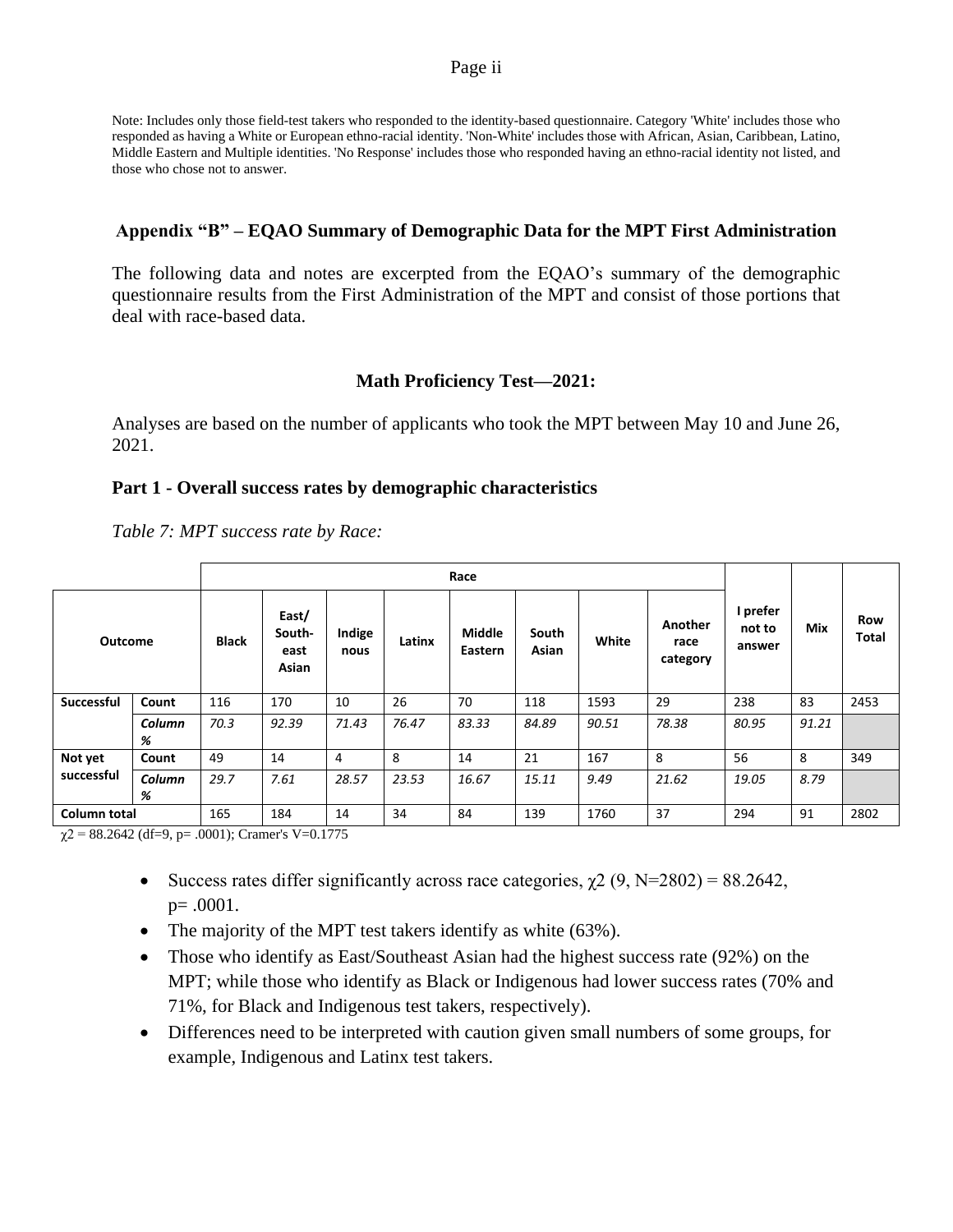## Page iii

# **Part 2 - Summary for applicants who were unsuccessful and subsequently re-attempted the MPT**

*Table 9: Summary of numbers of applicants who were unsuccessful and re-attempted the MPT from May 10 to June 26, 2021 and their success rates*

|                 |                 |                        | English-language MPT test takers |                         |                 | French-language MPT test takers |       |                         | All MPT test takers |                               |       |                         |  |
|-----------------|-----------------|------------------------|----------------------------------|-------------------------|-----------------|---------------------------------|-------|-------------------------|---------------------|-------------------------------|-------|-------------------------|--|
| <b>Attempts</b> | Success-<br>ful | Not<br>success-<br>ful | Total                            | <b>Success</b><br>rates | Success-<br>ful | Not<br>success-<br>ful          | Total | <b>Success</b><br>rates | Success-<br>ful     | <b>Not</b><br>success-<br>ful | Total | <b>Success</b><br>rates |  |
|                 | 0               | 171                    | 171                              | 0%                      | U               | 44                              | 44    | 0%                      | $\Omega$            | 215                           | 215   | 0%                      |  |
| $\overline{2}$  | 134             | 36                     | 170                              | 79%                     | 29              | 16                              | 45    | 64%                     | 163                 | 52                            | 215   | 76%                     |  |
| 3               | 15              | $\overline{2}$         | 17                               | 88%                     | 3               | 4                               |       | 43%                     | 18                  | 6                             | 24    | 75%                     |  |
| 4               | <b>NA</b>       | <b>NA</b>              | <b>NA</b>                        | <b>NA</b>               | 1               |                                 | 2     | 50%                     | 1                   |                               | 2     | 50%                     |  |

- Of the 474 test-takers who have been unsuccessful on the MPT since May 10 (Table 1), 215 have attempted it again. Of these 215 retakers, 26 (12%) have attempted it more than twice.
- Overall success rates are 76% and 75% on second and third attempts, respectively, showing that achievement on the MPT improves when unsuccessful test takers attempt the test again.